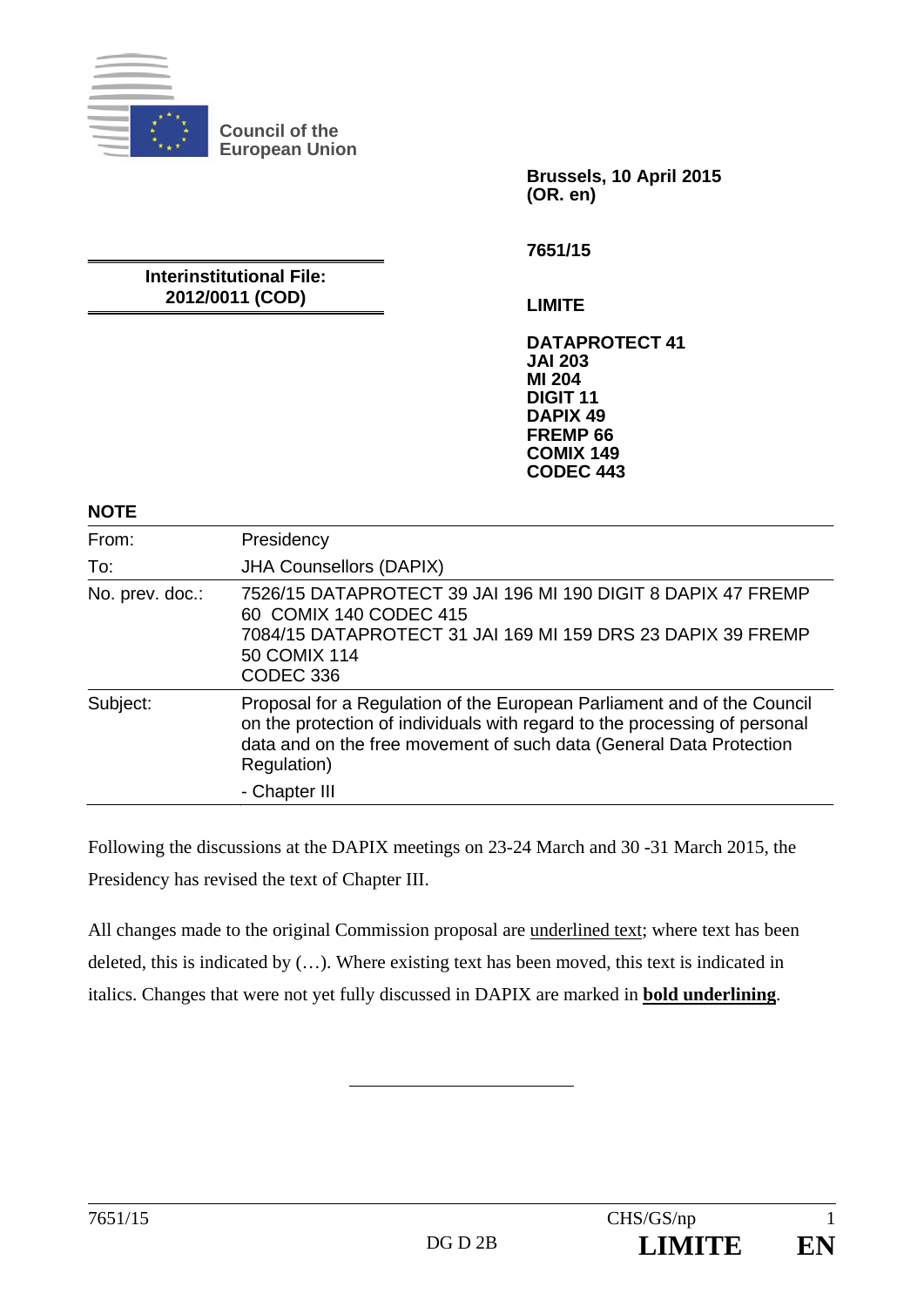- 46) The principle of transparency requires that any information addressed to the public or to the data subject should be easily accessible and easy to understand, and that clear and plain language is used. This information could be provided **also** in electronic form, for example, when addressed to the public, through a website. This is in particular relevant where in situations, such as online advertising, the proliferation of actors and the technological complexity of practice makes it difficult for the data subject to know and understand if personal data relating to them are being collected, by whom and for what purpose. Given that children deserve specific protection, any information and communication, where processing is addressed (…) to a child, should be in such a clear and plain language that the child can easily understand.
- 47) Modalities should be provided for facilitating the data subject's exercise of their rights provided by this Regulation, including mechanisms to request, (…) in particular access to data, rectification, erasure and to exercise the right to object. Thus the controller should also provide means for requests to be made electronically, especially where personal data are processed by electronic means. The controller should be obliged to respond to requests of the data subject **without undue delay and at the latest** within a fixed deadline **of one month** and give reasons where the controller does not intend to comply with the data subject's request. **However, if requests are manifestly unfounded such as when the data subject repetitiously requests information or where the data subject abuses its right to receive information for example by providing false or misleading information when making the request, the controller could refuse to act on the request.**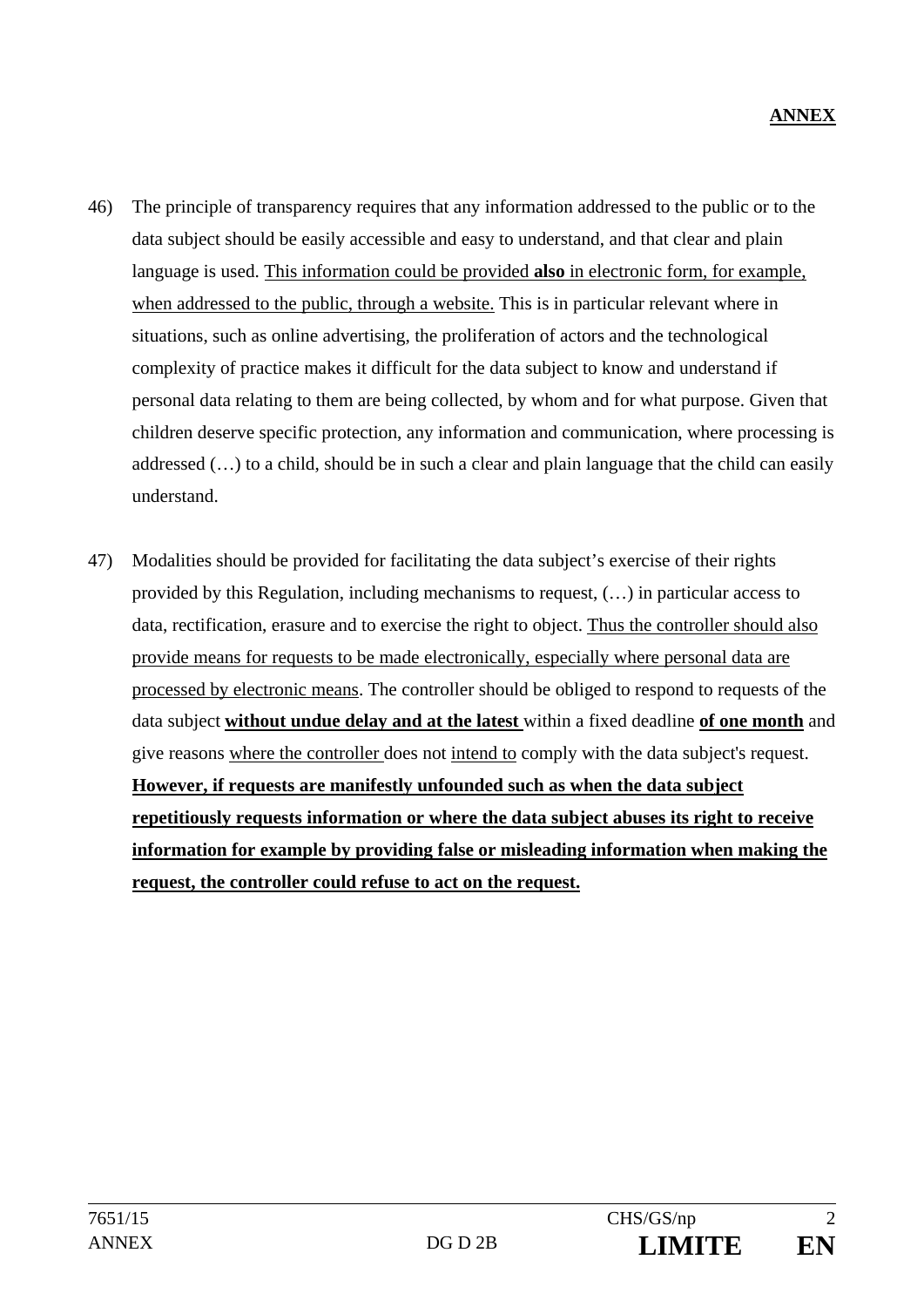- 48) The principles of fair and transparent processing require that the data subject should be informed (…) of the existence of the processing operation and its purposes (…). The controller should provide the data subject with any further information necessary to guarantee fair and transparent processing. Furthermore the data subject should be informed about the existence of profiling, and the consequences of such profiling. Where the data are collected from the data subject, the data subject should also be informed whether they are obliged to provide the data and of the consequences, in cases they do not provide such data.
- 49) The information in relation to the processing of personal data relating to the data subject should be given to them at the time of collection, or, where the data are not collected from the data subject, within a reasonable period, depending on the circumstances of the case. Where data can be legitimately disclosed to another recipient, the data subject should be informed when the data are first disclosed to the recipient. **Where the controller intends to process the data for a purpose other than the one for which the data were collected the controller should provide the data subject prior to that further processing with information on that other purpose and other necessary information<sup>1</sup>. Where the origin of** the data could not be provided to the data subject because various sources have been used, the information should be provided in a general manner.
- 50) However, it is not necessary to impose this obligation where the data subject already possesses this information, or where the recording or disclosure of the data is expressly laid down by law, or where the provision of information to the data subject proves impossible or would involve disproportionate efforts. The latter could be particularly the case where processing is for historical, statistical or scientific (…) purposes; in this regard, the number of data subjects, the age of the data, and any appropriate safeguards adopted may be taken into consideration.

 **1** Further to HU proposal.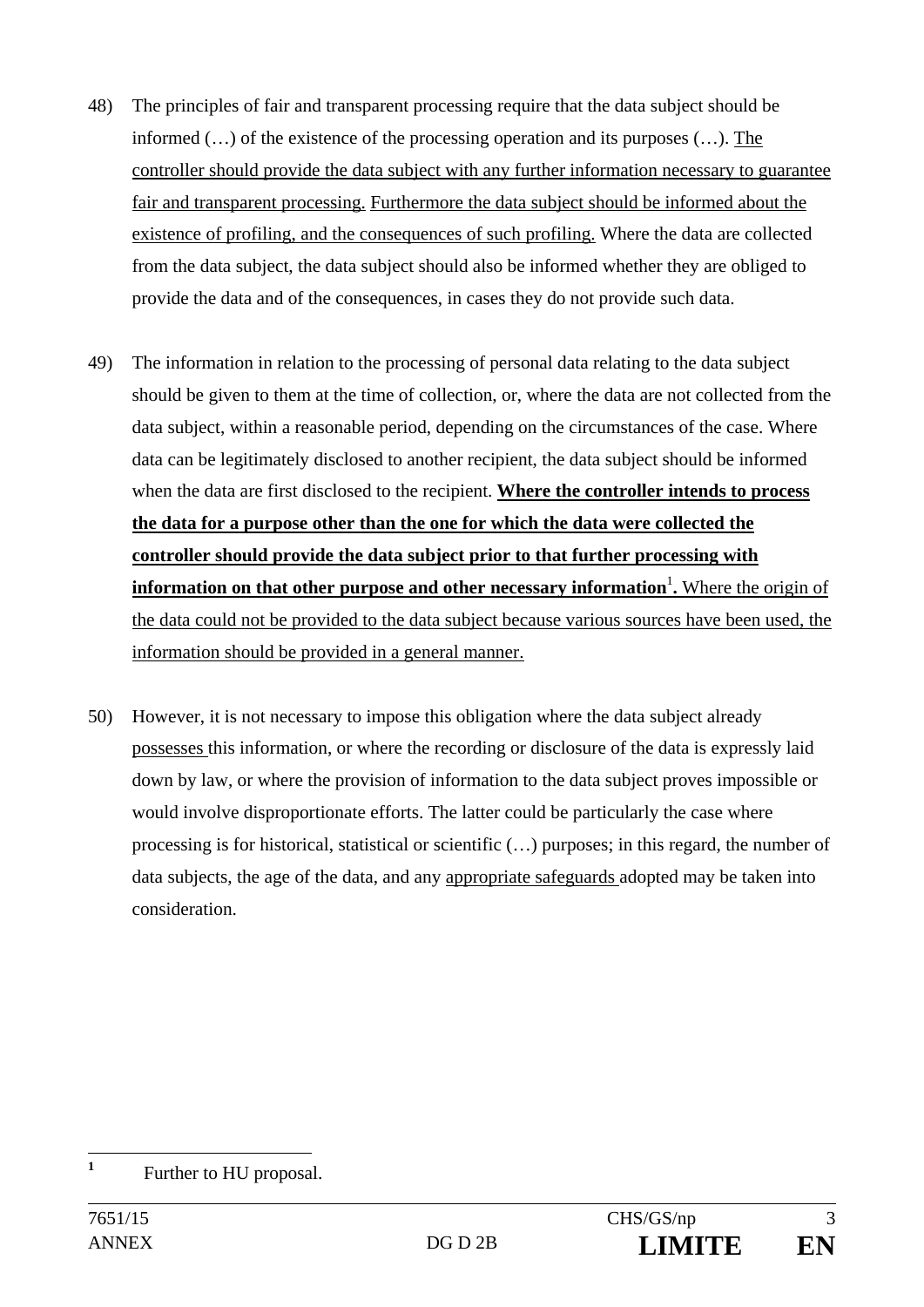- 51) A natural person should have the right of access to data which has been collected concerning him or her, and to exercise this right easily and at reasonable intervals, in order to be aware of and verify the lawfulness of the processing. *This includes the right for individuals to have access to their personal data concerning their health, for example the data in their medical records containing such information as diagnosis, examination results, assessments by treating physicians and any treatment or interventions provided.* Every data subject should therefore have the right to know and obtain communication in particular for what purposes the data are processed, where possible for what period, which recipients receive the data, what is the logic involved in any automatic data processing and what might be, at least when based on profiling, the consequences of such processing. This right should not adversely affect the rights and freedoms of others, including trade secrets or intellectual property and in particular the copyright protecting the software. However, the result of these considerations should not be that all information is refused to the data subject. Where the controller processes a large quantity of information concerning the data subject, the controller may request that before the information is delivered the data subject specify to which information or to which processing activities the request relates.
- 52) The controller should use all reasonable measures to verify the identity of a data subject who requests access, in particular in the context of online services and online identifiers. (…) A controller should not retain personal data for the sole purpose of being able to react to potential requests.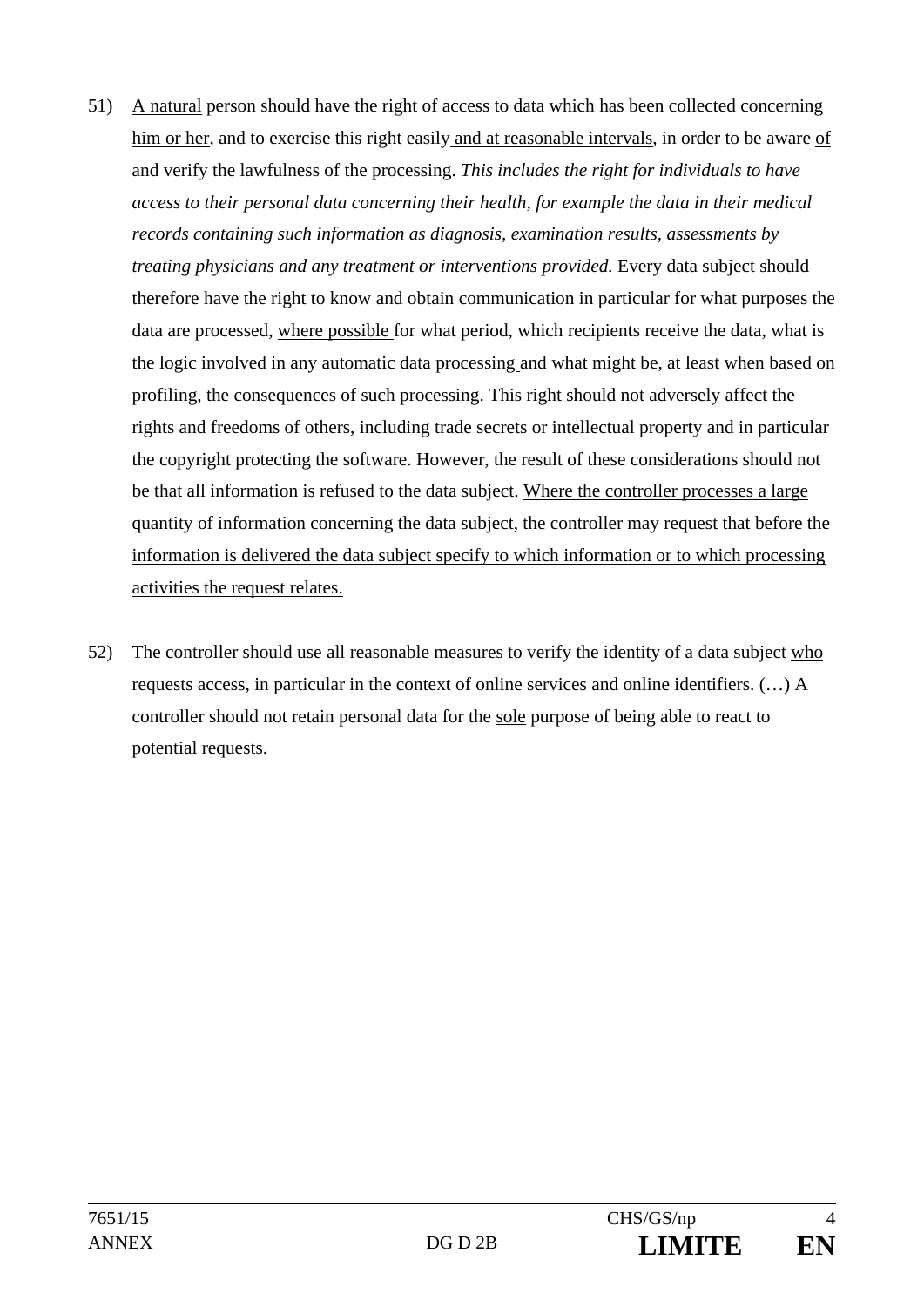- 53) A natural person should have the right to have personal data concerning them rectified and a 'right to be forgotten' where the retention of such data is not in compliance with this Regulation. In particular, data subjects should have the right that their personal data are erased and no longer processed, where the data are no longer necessary in relation to the purposes for which the data are collected or otherwise processed, where data subjects have withdrawn their consent for processing or where they object to the processing of personal data concerning them or where the processing of their personal data otherwise does not comply with this Regulation. This right is in particular relevant, when the data subject has given their consent as a child, when not being fully aware of the risks involved by the processing, and later wants to remove such personal data especially on the Internet<sup>2</sup>. However, the further retention of the data should be allowed where it is necessary for *exercising the right of freedom of expression* and information, for compliance with a legal obligation, for the performance of a task carried out in the public interest or in the exercise of official authority vested in the controller, *for reasons of public interest in the area of public health,* for archiving purposes in the public interest, for historical, statistical and scientific (…) purposes or for the establishment, exercise or defence of legal claims.
- 53a) Inasmuch as the removal of links from the list of internet search results could, depending on the information at issue, have effects upon the **right to freedom of expression and information, Member States should, when reconciling the right to the protection of personal data with the right to freedom of expression and information, provide that** a fair balance should be sought in particular between that **fundamental right** and the data subject's fundamental rights under Articles 7 and 8 of the Charter. **(…)**<sup>3</sup>

 **2** FR suggestion to strengthen the rights of children as follows: This right should be exercised notwithstanding the fact that the data subject is no longer a child.

**<sup>3</sup>** UK considered that the balance should be made in the individual case and not horizontally; the recital could therefore be deleted. ES and DE thought that the part from the Goole case should be deleted. DE was opposed to setting out that the data subjects' rights as a *general rule* should prevail and therefore wanted to delete the second sentence. CZ doubted the need of the recital (the second sentence needed redrafting). COM said that the Google case should not be codified in the Regulation and wanted to delete the paragraph.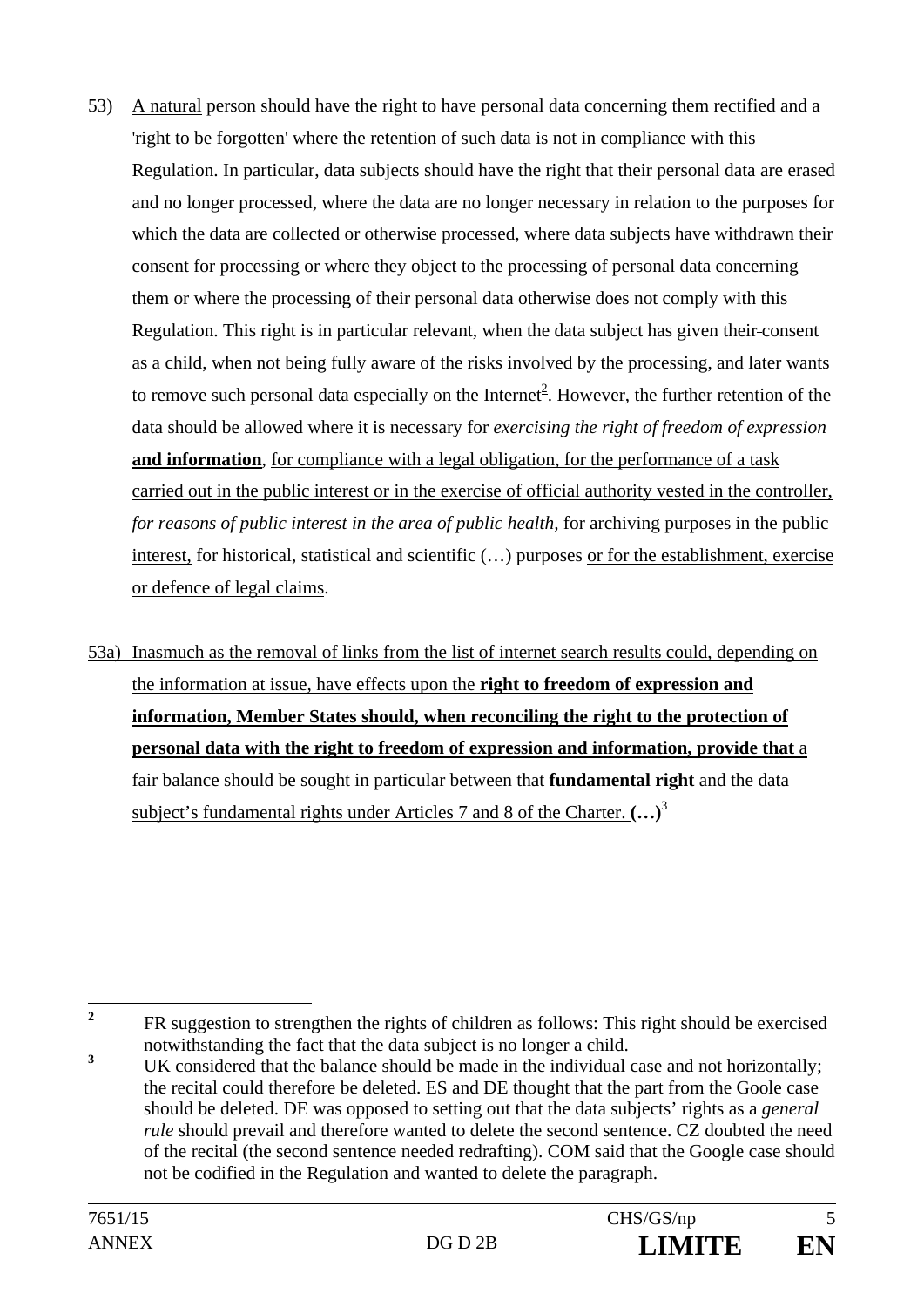54) To strengthen the 'right to be forgotten' in the online environment, the right to erasure should also be extended in such a way that a controller who has made the personal data public should be obliged to inform the known controllers<sup>4</sup> who are processing such data that a data subject requests them to erase any links to, or copies or replications of that personal data. **A known controller is a controller whose identity was known to the controller that made the personal data public at the time it was made public. It should also only extend to controllers which fall into that category who were deliberately and intentionally**  provided with the data by the controller which made the data public<sup>5</sup>.

To ensure **the above mentioned** information, the controller should take (…) reasonable steps, taking into account available technology and the means available to the controller, including technical measures, in relation to data for the publication of which the controller is responsible. (…).

- 54a) Methods to restrict processing of personal data could include, inter alia, temporarily moving the selected data to another processing system or making the selected data unavailable to users or temporarily removing published data from a website. In automated filing systems the restriction of processing of personal data should in principle be ensured by technical means; the fact that the processing of personal data is restricted should be indicated in the system in such a way that it is clear that the processing of the personal data is restricted.**<sup>6</sup>**
- 54aa**) 7** *However* the right **"**to be forgotten" should be balanced with other fundamental rights. Subject to the principle of proportionality, limitations may be made only if they are necessary and genuinely meet objectives of general interest recognised by the Union or the need to protect the rights and freedoms of others. This may lead to the result that the personal data has to be maintained *for exercising the right of freedom of expression or* **(…)** *for* archiving purposes in the public interest or for *historical, statistical and scientific (…) purposes, or for reasons of public interest in the area of public health* or social protection, or for the establishment, exercise or defence of legal claims.**<sup>8</sup>**

 **4** PL and UK found that as regards *known controller* the text should be drafted tighter. HU preferred to delete *known.* 

**<sup>5</sup>** UK proposal

**<sup>6</sup>** HR wanted to make a reference to cyber bullying.

**<sup>7</sup>** This part is moved from the last part of recital 53.

**<sup>8</sup>** COM wanted to delete the first part of the recital.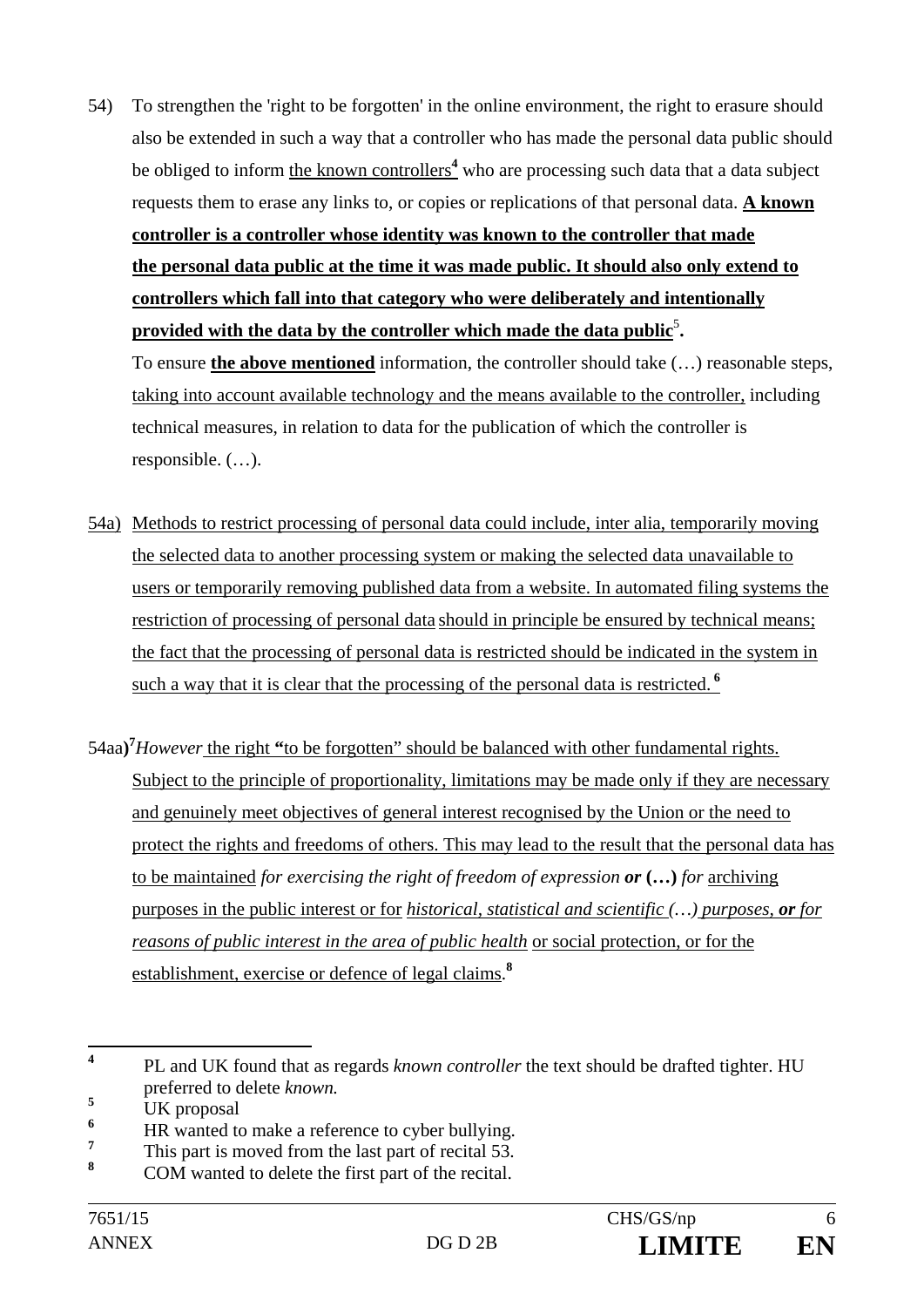In order to exercise the right to be forgotten, the data subject may address his request to the controller without prior involvement of a public authority, such as a supervisory or judicial authority, without prejudice to the right of the data subject to lodge a complaint or initiate court proceedings against the decision taken by the controller. In these cases it should be the responsibility of the controller to apply the balance between the interest of the data subject and the other interests set out in this Regulation**.** 9

55) To further strengthen the control over their own data (…), where the processing of personal data is carried out by automated means, the data subject should also be allowed to **withdraw and receive** the personal data concerning him or her, which he or she has provided to a controller, in a **structured and** commonly used and machine-readable format **and transmit it** to another controller.

This right should apply where the data subject provided the personal data based on his or her consent or in the performance of a contract. It should not apply where processing is based on another legal ground other than consent or contract. By its very nature this right should not be exercised against controllers processing data in the exercise of their public duties. It should therefore in particular not apply where processing of the personal data is necessary for compliance with a legal obligation to which the controller is subject or for the performance of a task carried out in the public interest or in the exercise of an official duty vested in the controller.

Where, in a certain set of personal data, more than one data subject is concerned, the right to transmit the data should be without prejudice to the requirements on the lawfulness of the processing of personal data related to another data subject in accordance with this Regulation. This right should also not prejudice the right of the data subject to obtain the erasure of personal data and the limitations of that right as set out in this Regulation and should in particular not imply the erasure of personal data concerning the data subject which have been provided by him or her for the performance of a contract, to the extent and as long as the data are necessary for the performance of that contract. (…)

56) In cases where personal data might lawfully be processed (…) on grounds of (…) the legitimate interests of a controller, any data subject should nevertheless be entitled to object to the processing of any data relating to them. It should be for the controller to demonstrate that their legitimate interests may override the interests or the fundamental rights and freedoms of the data subject.

 **9** CZ and UK did not approve the drafting of recital 54aa and HU saw need for clarification of the second part of the paragraph.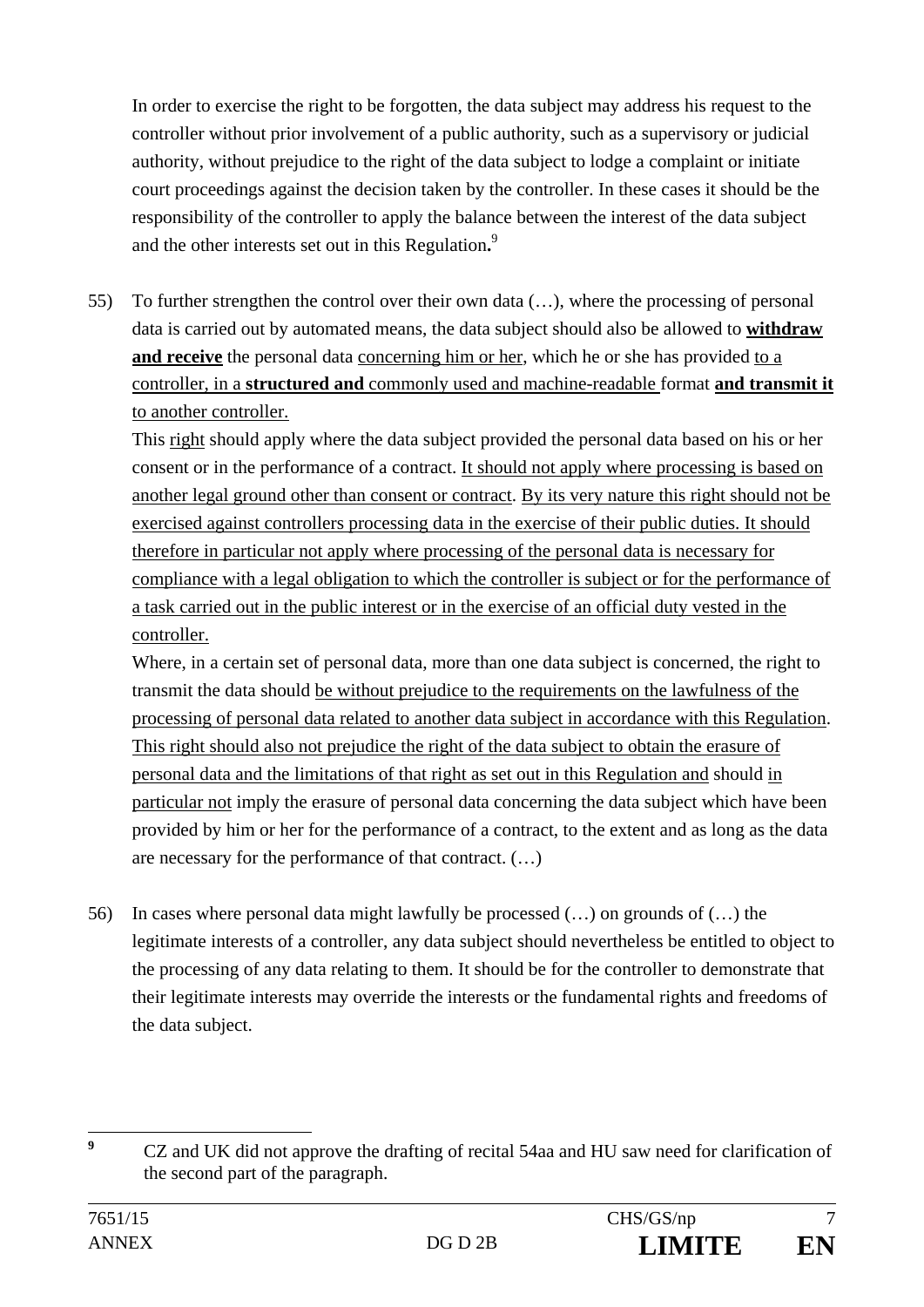- 57) Where personal data are processed for the purposes of direct marketing, the data subject should have the right to object to such processing free of charge and in a manner that can be easily and effectively invoked.
- 58) The data subject should have the right not to be subject to a decision evaluating personal aspects relating to him or her **(…)** which is based solely on automated processing, *which produces legal effects concerning him or her* or significantly affects him or her, like automatic refusal of an on-line credit application or e-recruiting practices without any human intervention. Such processing includes also 'profiling' **consisting in any form of automated processing of personal data** evaluating personal aspects relating to a natural person, in particular to analyse or predict aspects concerning performance at work, economic situation, health, personal preferences, or interests, reliability or behaviour, location or movements **as long as it produces legal effects concerning him or her or significantly affects him or her,**; in particular to analyse or predict aspects concerning performance at work, economic situation, health, personal preferences, or interests, reliability or behaviour, location or movements;. However, decision making based on such processing, including profiling, should be allowed when authorised<sup>10</sup> by Union or Member State law to which the controller is subject, including for fraud and tax evasion monitoring and prevention purposes and to ensure the security and reliability of a service provided by the controller, or necessary for the entering or performance of a contract between the data subject and a controller, or when the data subject has given his or her explicit consent. In any case, such processing should be subject to suitable safeguards, including specific information of the data subject and the right to obtain human intervention, to express his or her point of view, to get an explanation of the decision reached after such assessment and the right to contest the decision. **In order to ensure fair and transparent processing in respect of the data subject, having regard to the specific circumstances and context in which the personal data are processed, the controller shall use adequate mathematical or statistical procedures for the profiling, implement technical and organisational measures appropriate to ensure that factors which result in data inaccuracies are corrected and the risk of errors is minimized, secure personal data in a way which takes account of the potential threats involved for the interests and rights of the data subject<sup>11</sup>.** Automated decision making and profiling based on special categories of personal data should only be allowed under specific conditions.

 $10$ <sup>10</sup> BE suggested adding ' or recommended', with regard to e.g. ECB recommendations.

Further to DE proposal.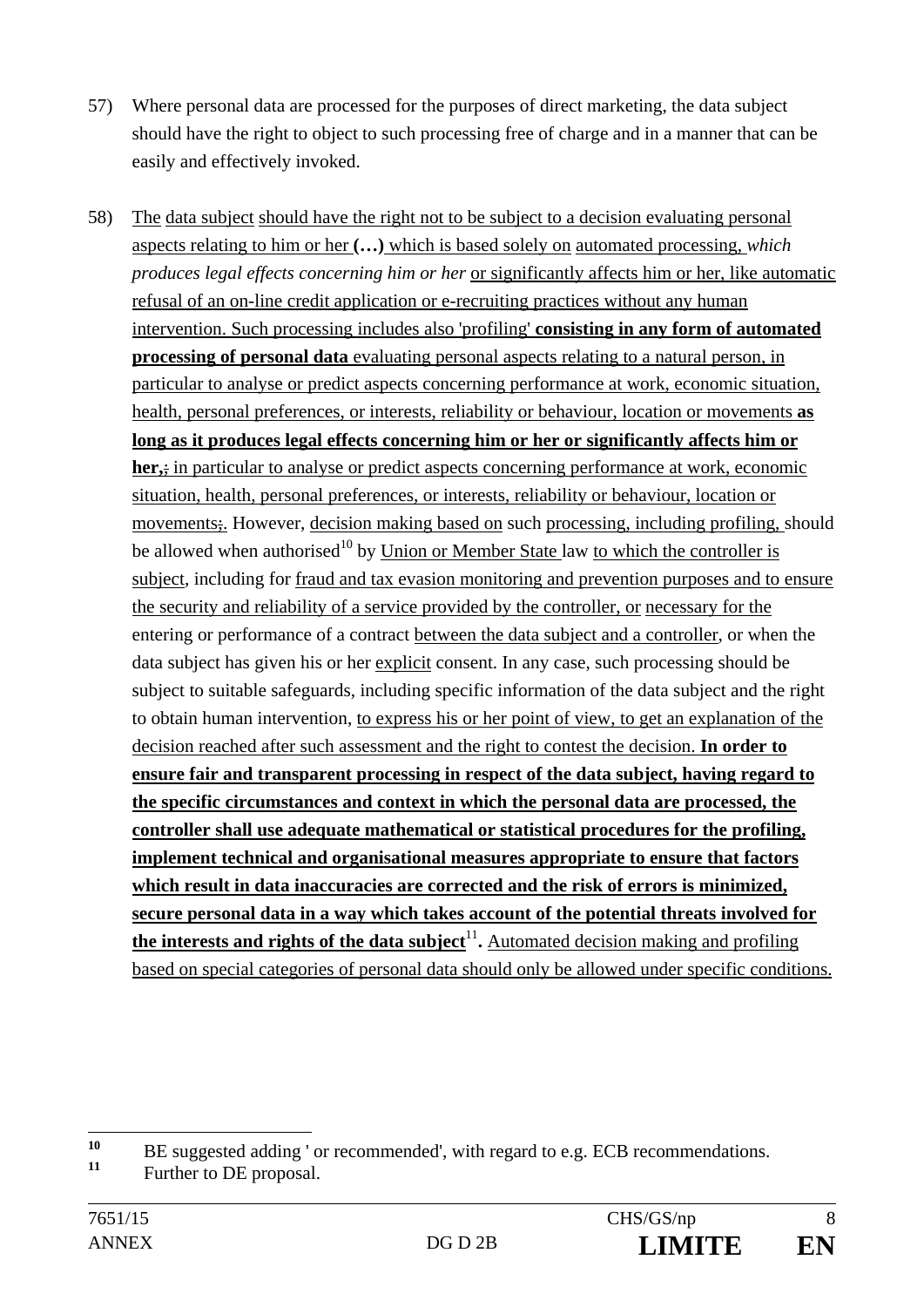58a) The creation and the use of a profile, i.e. a set of data characterising a category of individuals that is applied or intended to be applied to a natural person as such is subject to the (general) rules of this Regulation governing processing of personal data (legal grounds of processing, data protection principles etc.) with specific safeguards (for instance the obligation to conduct an impact assessment in some cases or provisions concerning specific information to be provided to the concerned individual). The European Data Protection Board should have the possibility to issue guidance in this context.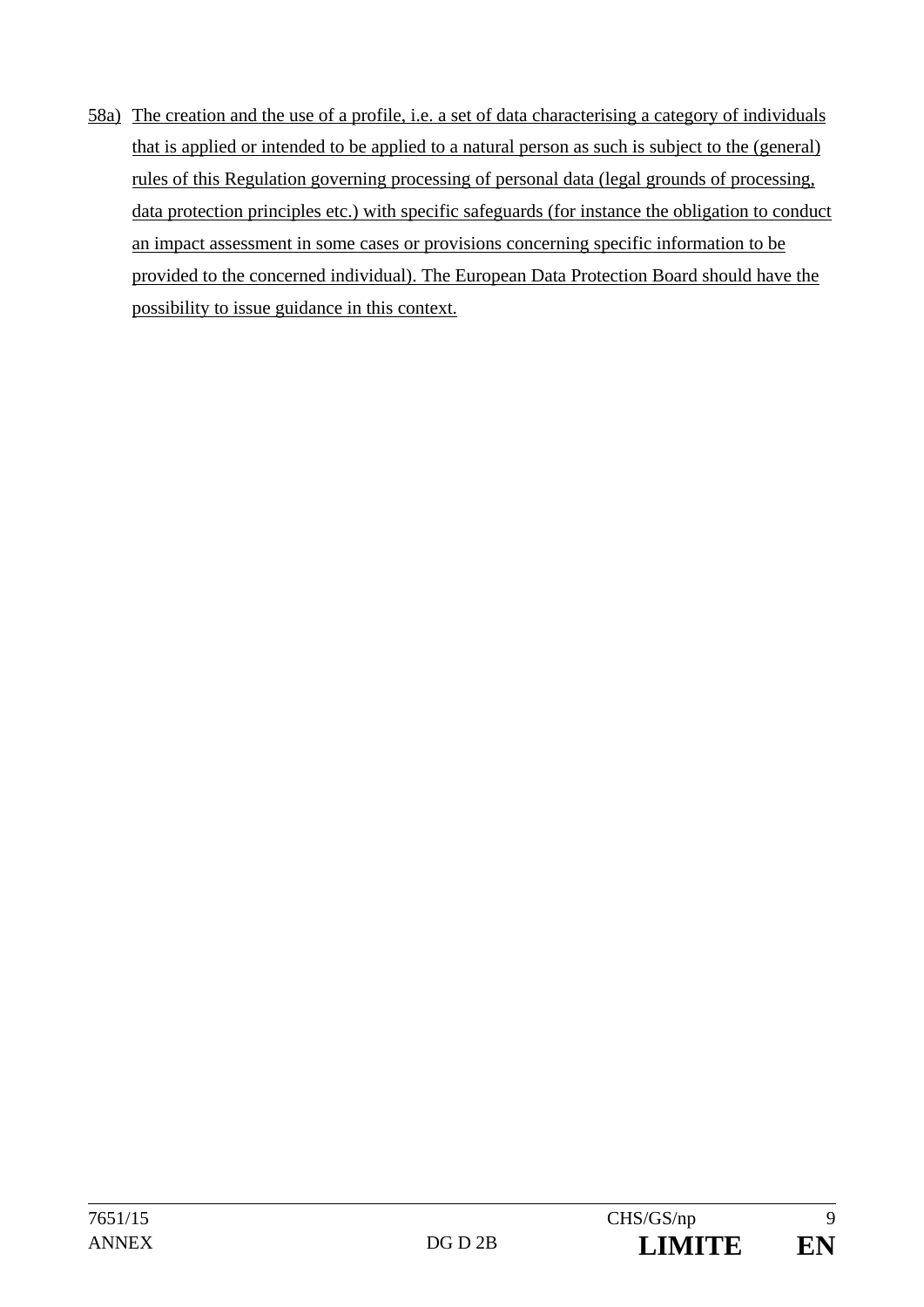### *Article 4*

# *Definitions*

(12a) 'Profiling' means **any** form of automated processing of personal data **consisting of using** those data to evaluate personal aspects to a natural person, in particular to analyse and predict aspects concerning performance at work, economic situation, health, personal preferences, or interests, reliability or behaviour, location or movements;

 $(12b)$   $(...);$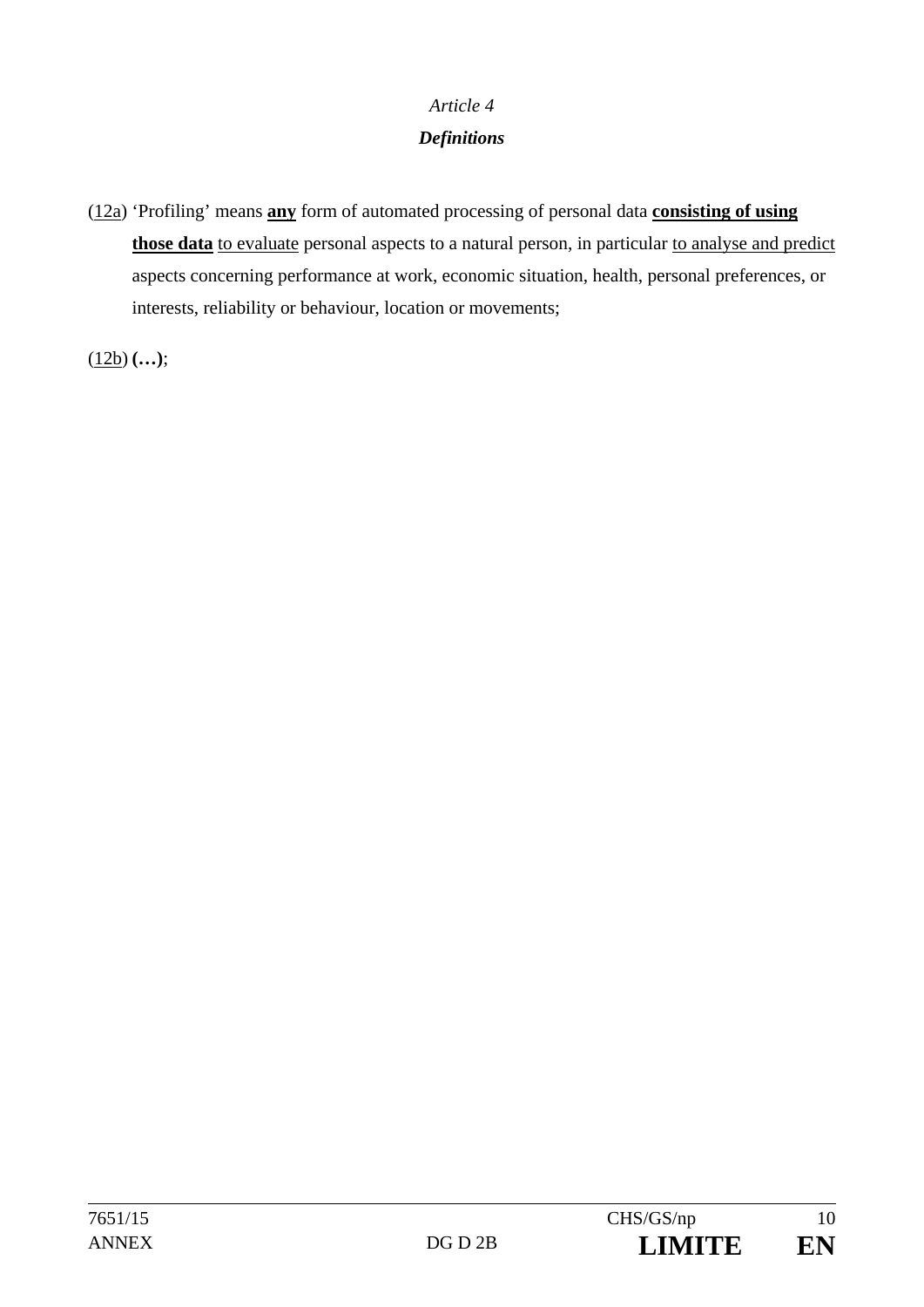# **CHAPTER III RIGHTS OF THE DATA SUBJECT**<sup>12</sup>

# **SECTION 1 TRANSPARENCY AND MODALITIES**

### *Article 11*

#### *Transparent information and communication*

- $1.$   $($ ...)
- $2.$  (...)

### *Article 12*

# *Transparent information, communication and modalities for exercising the rights of the data*  subject<sup>13</sup>

1. The controller shall take appropriate measures**<sup>14</sup>** to provide any information referred to in Articles 14 and 14a and any communication under Articles 15 to 19 and 32 relating to the processing of personal data to the data subject in an intelligible and easily accessible form, using clear and plain language<sup>15</sup>. The information shall be provided in writing, or where appropriate, electronically**<sup>16</sup>** or by other means**<sup>17</sup>**. **Where the data subject makes the request in electronic form, the information shall be provided in electronic form, unless otherwise requested by the data subject. When requested by the data subject, the information may be given orally provided that the identity of the data subjects is proven***.* 18

 $12.$ <sup>12</sup> General scrutiny reservation by UK on the articles in this Chapter.

<sup>&</sup>lt;sup>13</sup> DE, SE, SI and FI scrutiny reservation.

**<sup>14</sup>** AT suggested to delete the text *take appropriate measures,* in contrast DE and NL liked that AT preferred the COM text.

<sup>&</sup>lt;sup>15</sup> AT suggested adding : "and adapted to the data subject".

**<sup>16</sup>** SE did not see any added value in *or where appropriate, electronically,* in contrast to CZ and PL, which wanted to keep it.

<sup>&</sup>lt;sup>17</sup> AT meant that the information could be provided orally as well as long as the data subject agreed to that. COM found that idea sympathetic as long as the data subject was content and that it was not for the data subject to decide what form to use.

<sup>18</sup> AT suggestion.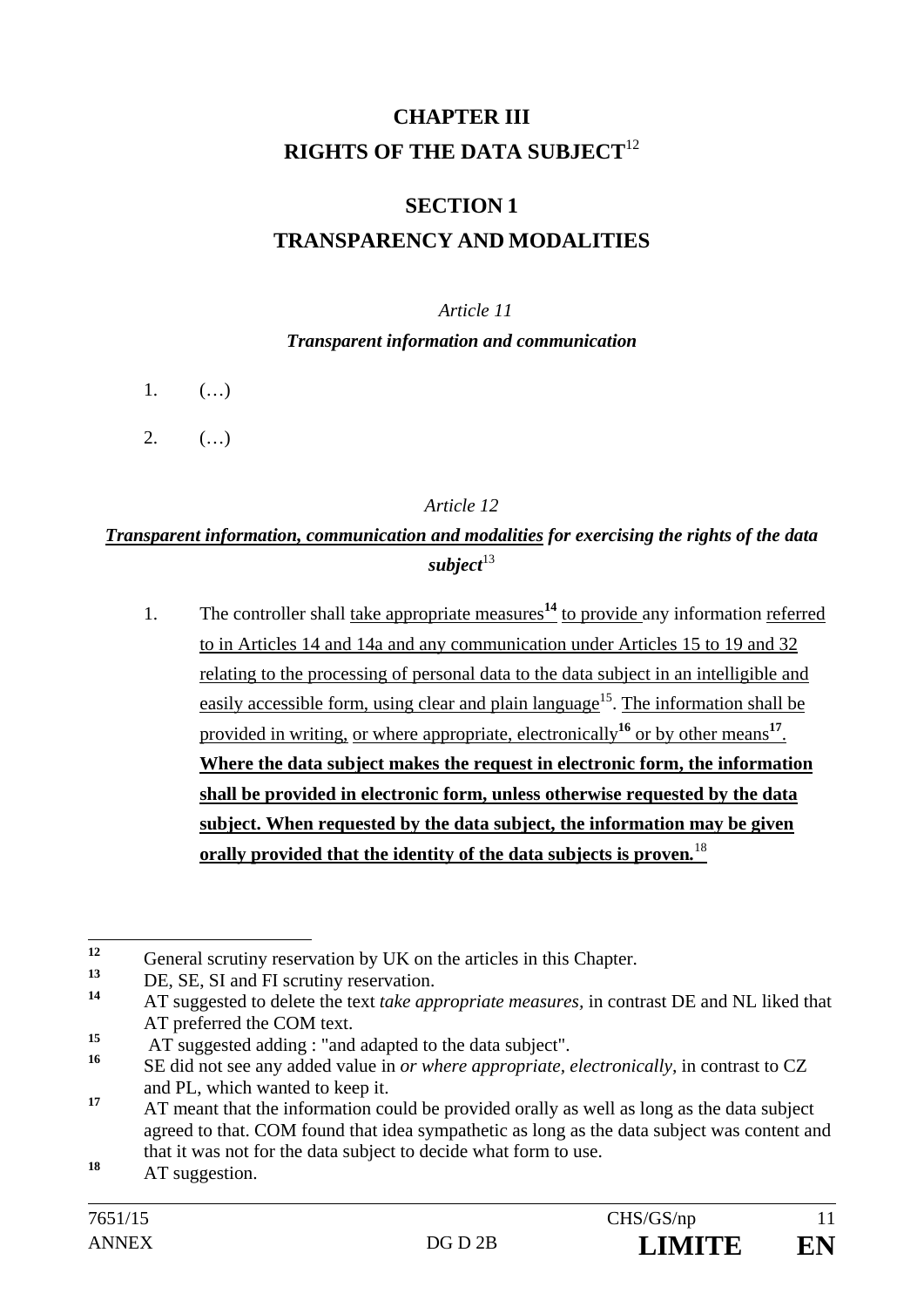- 1a. The controller shall facilitate the exercise of data subject rights under Articles 15 to 1919. (…) **In cases referred to in Article 10 (2) rights of the data subject can never be denied by the controller unless he demonstrates the impossibility to identify the data subject.**<sup>20</sup>
- 2. The controller shall provide **(…)** information on action taken on a request under Articles **15,** 16 to 19 to the data subject without undue delay and at the latest within one month<sup>21</sup> of receipt of the request  $(...)$ . This period may be extended for a further two months when necessary, taking into account the complexity of the request and the number of requests. Where the extended period applies, the data subject shall be informed within one month of receipt of the request of the reasons for the delay.
- 3. If the controller does not take action on the request of the data subject, the controller shall inform the data subject without **undue**<sup>22</sup> delay and at the latest within one month of receipt of the request of the reasons for not taking action and on the possibility of lodging a complaint to a supervisory authority (…).

 $19$ <sup>19</sup> SI, CZ and UK thought this paragraph should be deleted.

 $^{20}$  Inserted at the request of FR.

**<sup>21</sup>** FR suggested a two months period.UK said that the 1995 Directive uses '*without excessive delay'* and suggested to use it here too*.* NL supported FR and UK to extend the deadline. CZ, SI, UK pleaded in favour of deleting the one-month period. BG and PT thought it more simple to revert to the requirement of 'without excessive delay' under the 1995 Data Protection Directive. SI suggested to say 'in accordance with law' because the MS have general rules on deadlines. BE was opposed to the one month deadline but thought it necessary to set out a fixed deadline. ES and Cion said that a deadline was necessary.

<sup>&</sup>lt;sup>22</sup> Suggestion by SE, supported by SI.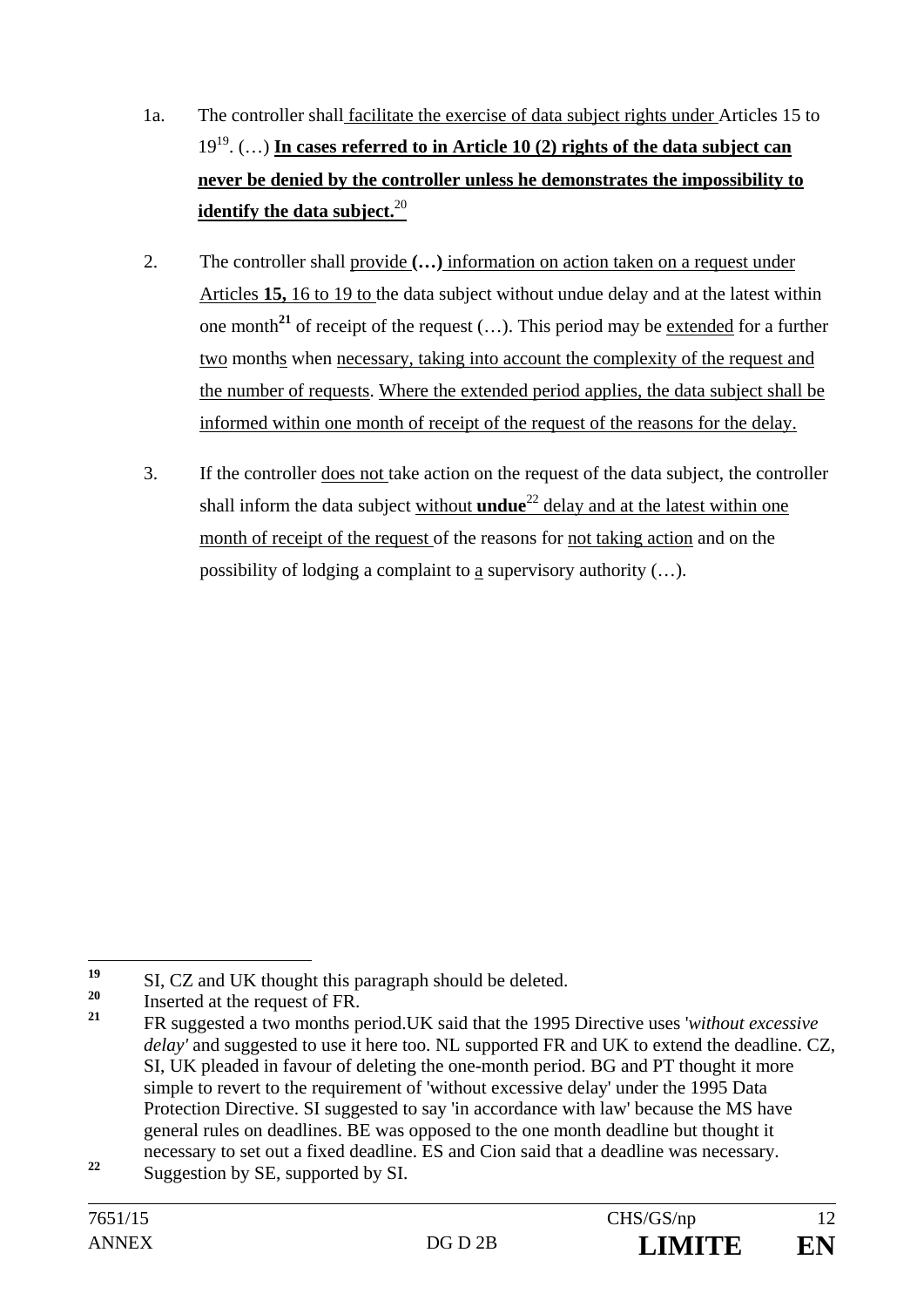- 4. Information provided under Articles 14 and 14a (…)**<sup>23</sup>** and any communication under Articles 16 to 19 and 32 shall be provided free of charge**<sup>24</sup>**. Where requests from a data subject are *manifestly* unfounded**<sup>25</sup>** or excessive**<sup>26</sup>**, in particular because of their repetitive character, the controller  $(...)$  may refuse to act on<sup>27</sup> the request. In that case, the controller shall bear the burden of demonstrating the *manifestly* unfounded or excessive character of the request**<sup>28</sup>**.
- 4a. Without prejudice to Article 10, where the controller has reasonable doubts concerning the identity**<sup>29</sup>** of the individual making the request referred to in Articles 15 to 19, the controller may request the provision of additional information necessary to confirm the identity of the data subject.
- $5.$   $($ ...)
- 6.  $($ ...)

# *Article 13 Rights in relation to recipients30*

## *(…)*

<sup>28</sup> IT scrutiny reservation.

 $2<sub>3</sub>$ <sup>23</sup> UK wanted to see the reinsertion of a reference to Article 15.

**<sup>24</sup>** SE, HU thought that since information in Article14 was to be provided by the data subject it did not fit in the context to talk about free of charge.

<sup>&</sup>lt;sup>25</sup> DE, supported by BE, ES and PL suggested to say *abusive* instead of manifestly unfounded. SI thought that *abusive* could be used in a recital. IE, AT, NL, DK, UK, PT, NO, RO, HR, EL, SI, CY, FI, CZ, LT, SE, MT supported term "manifestly unfounded".

<sup>&</sup>lt;sup>26</sup> PL, supported by BE and SE, thought that the criterion of 'manifestly excessive' required further clarification, *e.g.* through an additional recital.

<sup>&</sup>lt;sup>27</sup> NL scrutiny reservation: avoid that this gives the impression that public authority cannot refuse to consider request by citizen.

**<sup>29</sup>** BE, supported by SI, suggested to replace *identity* with *authentification.* 

**<sup>30</sup>** FR suggested a new Article 13a on standardised information policies with the following wording: 'In order to ensure that the information to be provided to the data subjects according to this Regulation will be presented in an easily visible and clearly legible way and will appear in a language easily understood by the data subjects concerned, the European Data Protection Board shall issue guidelines to further specify the requirements for specific categories of processing or specific data processing sectors, including by issuing aligned tabular, using text and symbols or pictographs.' that is inspired by a suggestion by the EP.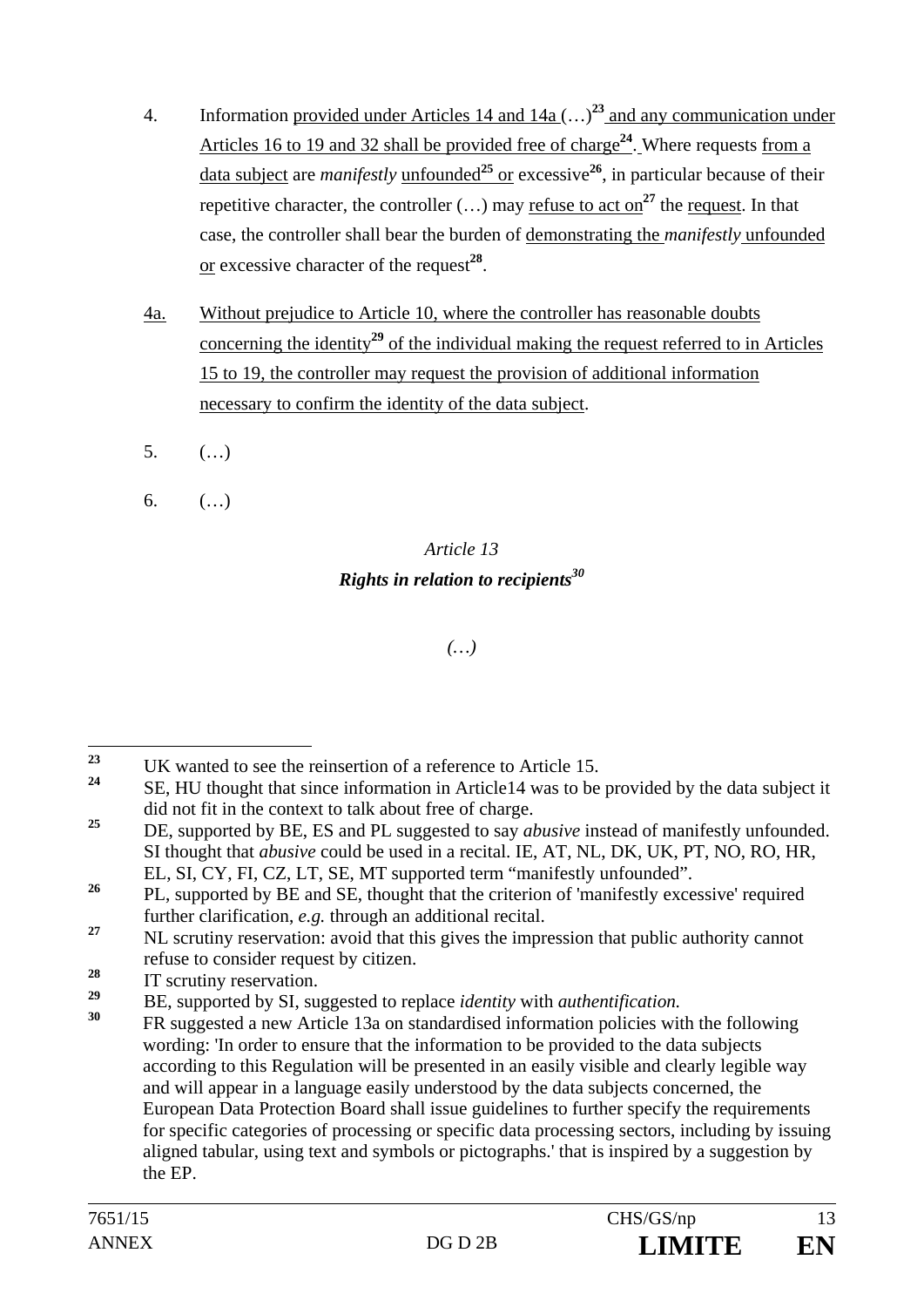# **SECTION 2 INFORMATION AND ACCESS TO DATA**

### *Article 14*

#### *Information to be provided where the data are collected from the data subject* $31$

- 1**<sup>32</sup>**. Where personal data relating to a data subject are collected from the data subject, the controller shall (…), at the time when personal data are obtained, provide the data subject with the following information:
	- (a) the identity and the contact details of the controller and, if any, of the controller's representative; the controller **shall** also include the contact details of the data protection officer, if any;
	- (b) the purposes of the processing for which the personal data are intended  $(\ldots)$ .

<sup>31</sup> DE, ES, NL, SE, FI, PT and UK scrutiny reservation. DE, supported by ES and NL, has asked the Commission to provide an assessment of the extra costs for the industry under this provision. DE found the EP idea of providing information in the form of symbols was an interesting idea which facilitates the provision of information. SE found it peculiar that for example a court would be obliged to provide separate information to the data subject about a case that the data subject had initiated; such obligations are set out in the code on procedure.

**<sup>32</sup>** HU thought the legal basis of the processing should be included in the list.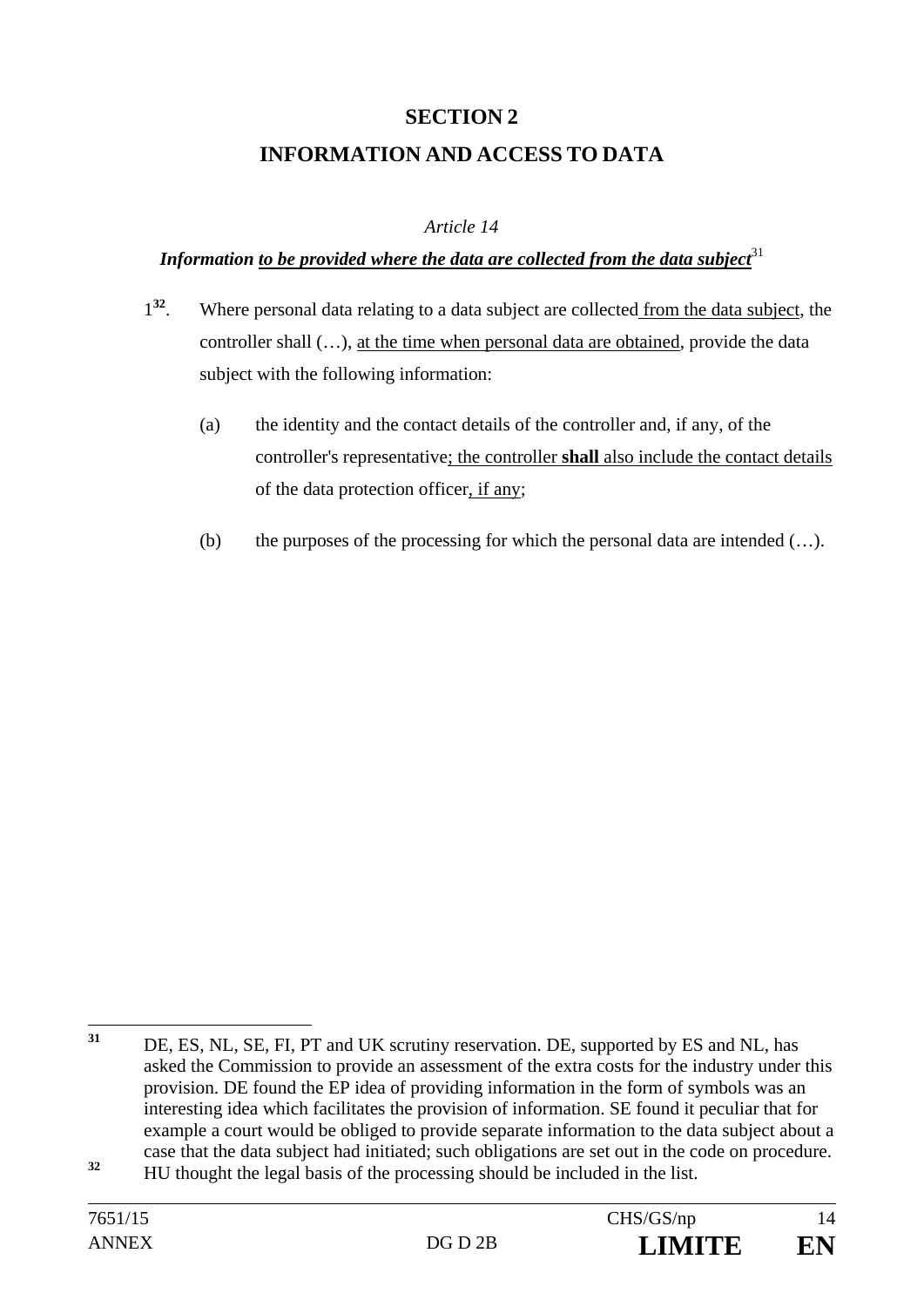- 1a. In addition to the information referred to in paragraph 1, the controller shall<sup>33</sup> provide the data subject with such further information**<sup>34</sup>** necessary to ensure fair and transparent processing **(…)** 35, having regard to the specific circumstances and context in which the personal data are processed<sup>36</sup>:
	- (a)  $(...);$ <sup>37</sup>
	- (b) where the processing is based on point  $(f)$  of Article  $6(1)$ , the legitimate interests pursued by the controller or by a third party;
	- (c) the recipients or categories of recipients of the personal data<sup>38</sup>;
	- (d) where applicable, that the controller intends to transfer personal data to a recipient in a third country**<sup>39</sup>** or international organisation;

33 **<sup>33</sup>** DE, EE, and PL asked to insert "on request". BE suggested to replace *shall* with *may.* DE, DK, NL and UK doubted whether the redraft would allow for a sufficient risk-based approach and warned against excessive administrative burdens/compliance costs. NL, supported by CY, EE and CZ, suggested therefore to add 'where appropriate' after *shall.* DK and UK in particular referred to the difficulty for controllers in assessing what is required under para. 1a in order to ensure fair and transparent processing. DE, EE and PL pleaded for making the obligation to provide this information contingent upon a request thereto as the controller might otherwise take a risk-averse approach and provide all the information under Article 14(1a), also in cases where not required. UK thought that many of the aspects set out in paragraph 1a of Article 14 (and paragraph 2 of Article 14a) could be left to guidance under Article 39. DE suggested to insert 'at the time when the personal data was obtained'. In contrast, IT thought that it was not necessary to provide the information at the same time.

**<sup>34</sup>** CZ suggested adding the word 'obviously'.

<sup>39</sup> BE wanted to delete the part of the sentence from 'personal data' to 'third country' but add references to *BCR, standard clauses and adequacy decisions.* 

Deleted at the suggestion of FR. BE wanted to delete the end of the sentence from 'having regard …'

<sup>&</sup>lt;sup>36</sup> COM reservation on deletion of the words 'such as'. AT preferred the COM proposal because in particular the new paragraph 1a was drafted in a too open and vague manner, therefore the NL suggestion to add *where appropriate* went in the wrong direction. IT was against reducing the safeguards and considered the text as the bare minimum.

<sup>&</sup>lt;sup>37</sup> BE wanted either to reintroduce the text of Article 14(1)(c) on storage period or add as the EP has done *the criteria used to determine the period.* IT and COM also supported the reinsertion on text on a storage period.

<sup>&</sup>lt;sup>38</sup> AT and DE thought that this concept was too vague (does it e.g. encompass employees of the data controller?).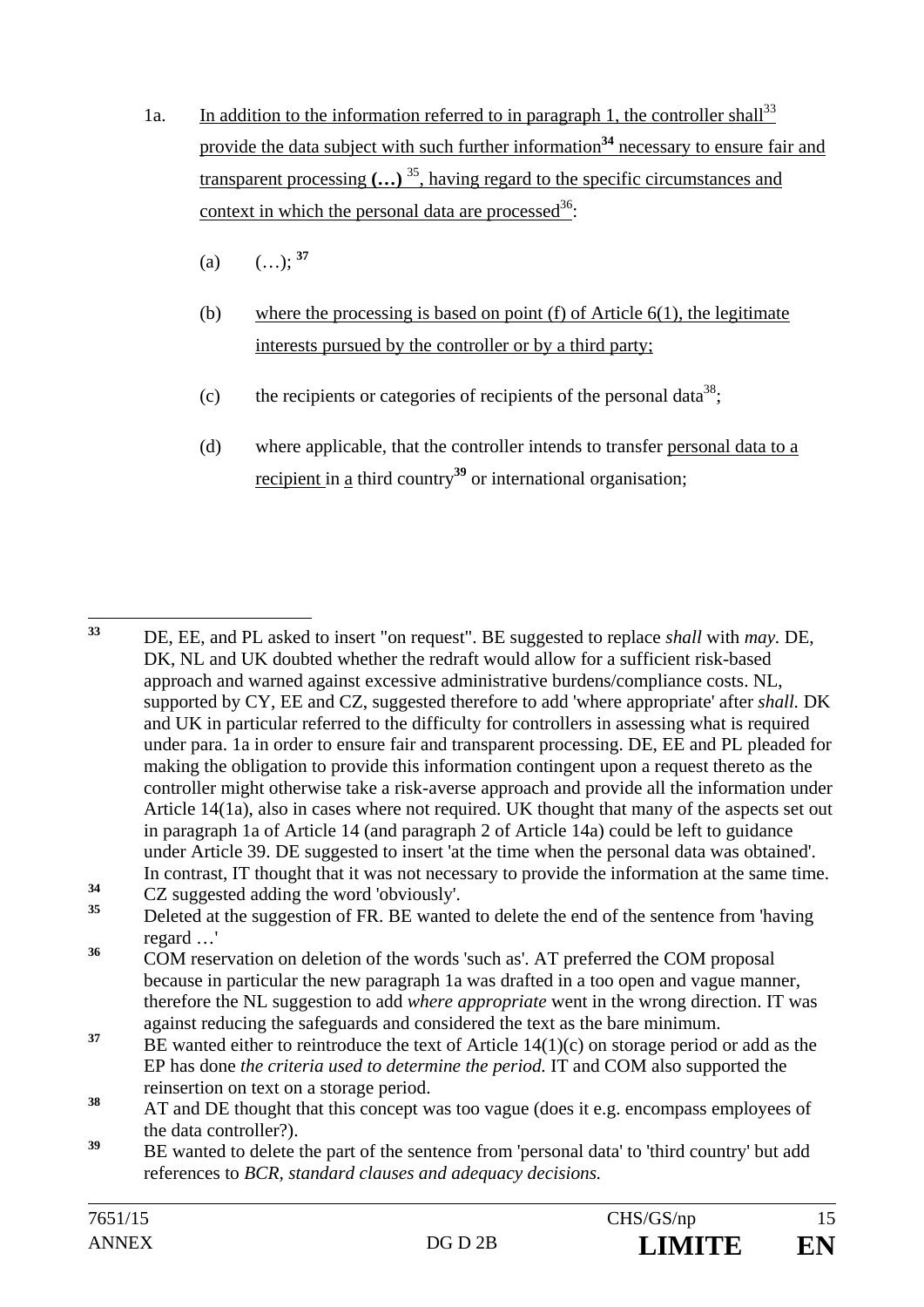- (e) the existence of the right to request from the controller access to and rectification or erasure**<sup>40</sup>** of the personal data or restriction of processing of personal data concerning the data subject and to object to the processing of such personal data  $(...)$  as well as the right to data portability  $^{41}$ ;
- (ea) where the processing is based on point (a) of Article 6(1) **or point (a) of Article 9(2)<sup>42</sup>, the existence of the right to withdraw consent at any time<sup>43</sup>,** without affecting the lawfulness of processing based on consent before its withdrawal;**<sup>44</sup>**
- (f) the right to lodge a complaint to a supervisory authority  $(...);$
- (g) whether the provision of personal data is a statutory or contractual requirement, or a requirement necessary to enter into a contract, as well as whether the data subject is obliged to provide the data and of the possible consequences of failure to provide such data<sup>45</sup>:
- *(h) the existence of* **automated decision making including** *profiling referred to in Article 20(1) and (3) and information concerning* (…) **the logic involved in any automated data processing***, as well as the significance and the envisaged consequences of such processing for the data subject.* <sup>46</sup>

 $40$  $^{40}_{41}$  BE suggestion.

BE suggestion, supported by COM. The reference to direct marketing was deleted in view of comments by DK, FR, IT and SE. IT said that the information in paragraphs (e) and (f) were set out in Article 8 of the Charter and always had to be provided.

**<sup>42</sup>** Suggestion by DK and NL. (DK, supported by NL, suggested to insert a reference to Article  $9(2)(a)$ , as in Article 17(1)(b) said NL).

<sup>&</sup>lt;sup>43</sup> DE suggested to insert a reference to Article 7(3).

**<sup>44</sup>** NL found that Article 7(3) already covered the situation in Article 14(1)(ea). In contrast BE, HR and NO supported point (ea).

**<sup>45</sup>** CZ, DE, ES and NL reservation. NL asked if it was mandatory to provide the information if the processing was based on a legal obligation.

<sup>&</sup>lt;sup>46</sup> SE and IE scrutiny reservation. IT meant that there were problems with this paragraph if the current text of Article 20 was maintained.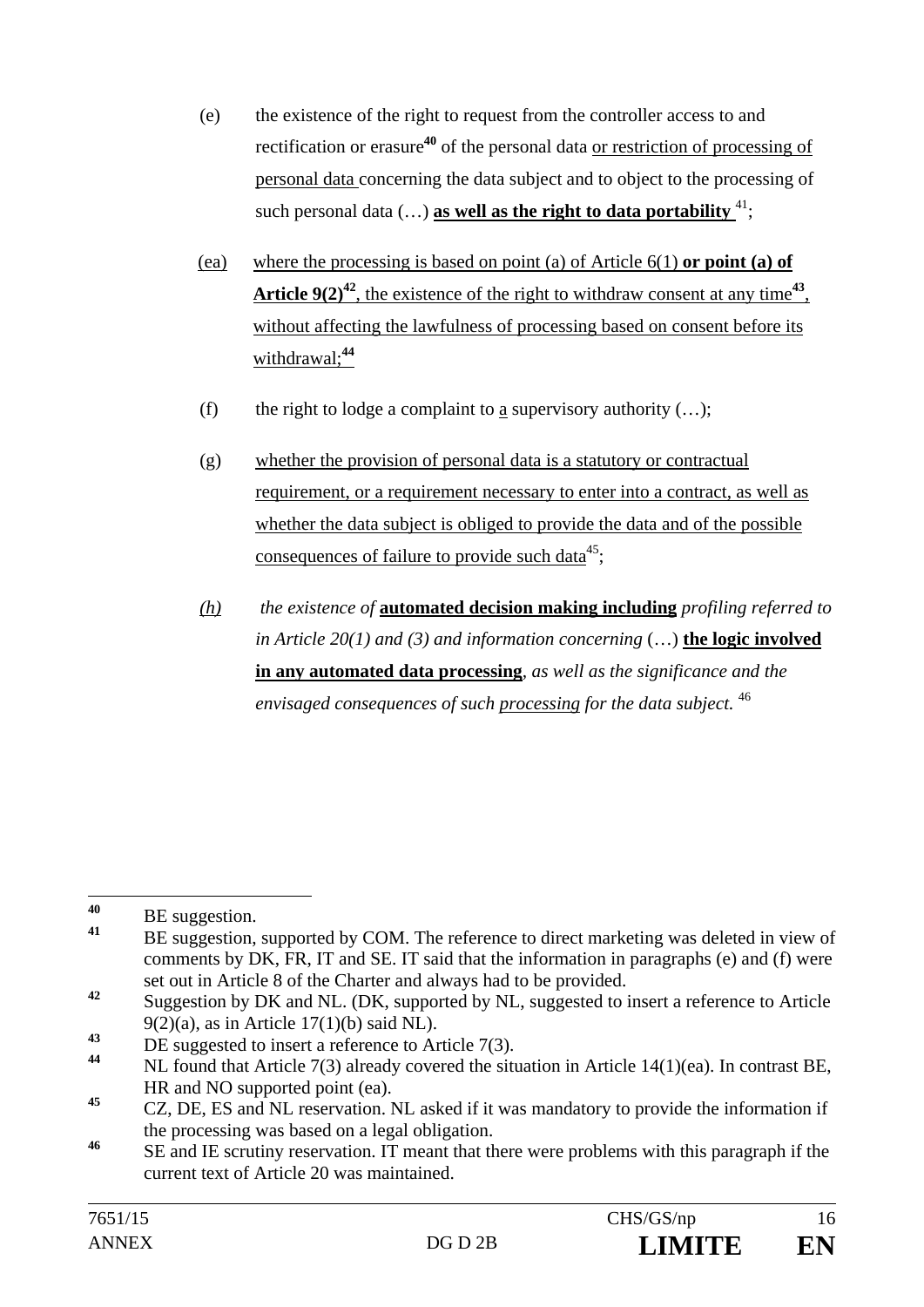- 1b. Where the controller intends to **further** process the data **(...)** for a purpose other than the one for which the data were collected the controller shall provide the data subject prior to that further processing with information on that other purpose and with any relevant further information as referred to in paragraph 1a.**<sup>47</sup>**
- 2.  $(\ldots)^{48}$
- 3. (…)
- 4. (…)
- 5. Paragraphs 1, 1a **and 1b**<sup>49</sup> shall not apply where and insofar as the data subject already has the information.**<sup>50</sup>**
- 6.  $($ ...)
- 7. (…)
- 8. (…)

<sup>47</sup> **<sup>47</sup>** NL said that business was worried how this provision would be interpreted if it becomes an obligation. AT meant that the paragraph was relevant and important. FR, IT, PL, RO, NO and COM supported paragraph (1b). HU said that recital 49 must be amended to take into account new Article 14(1b).

<sup>48</sup> HU and AT reservation on the deletion of this paragraph.

<sup>&</sup>lt;sup>49</sup> Suggestion by CZ, DK, NL, SE and NO.<br> $50$  SE suggested by CZ thought that it was

SE, supported by CZ, thought that it was necessary to insert more exceptions to the obligation to provide information SE mentioned such as illness or a fire. COM cautioned against limiting Article 14 too much. SE further considered that a similar provision to the one in Article 14a(4)(c) should be added. SE noted that recital 50 did not make a difference between the situations in Article 14 and 14a. Article 21 on restrictions would be difficult to use to create exceptions considered SE.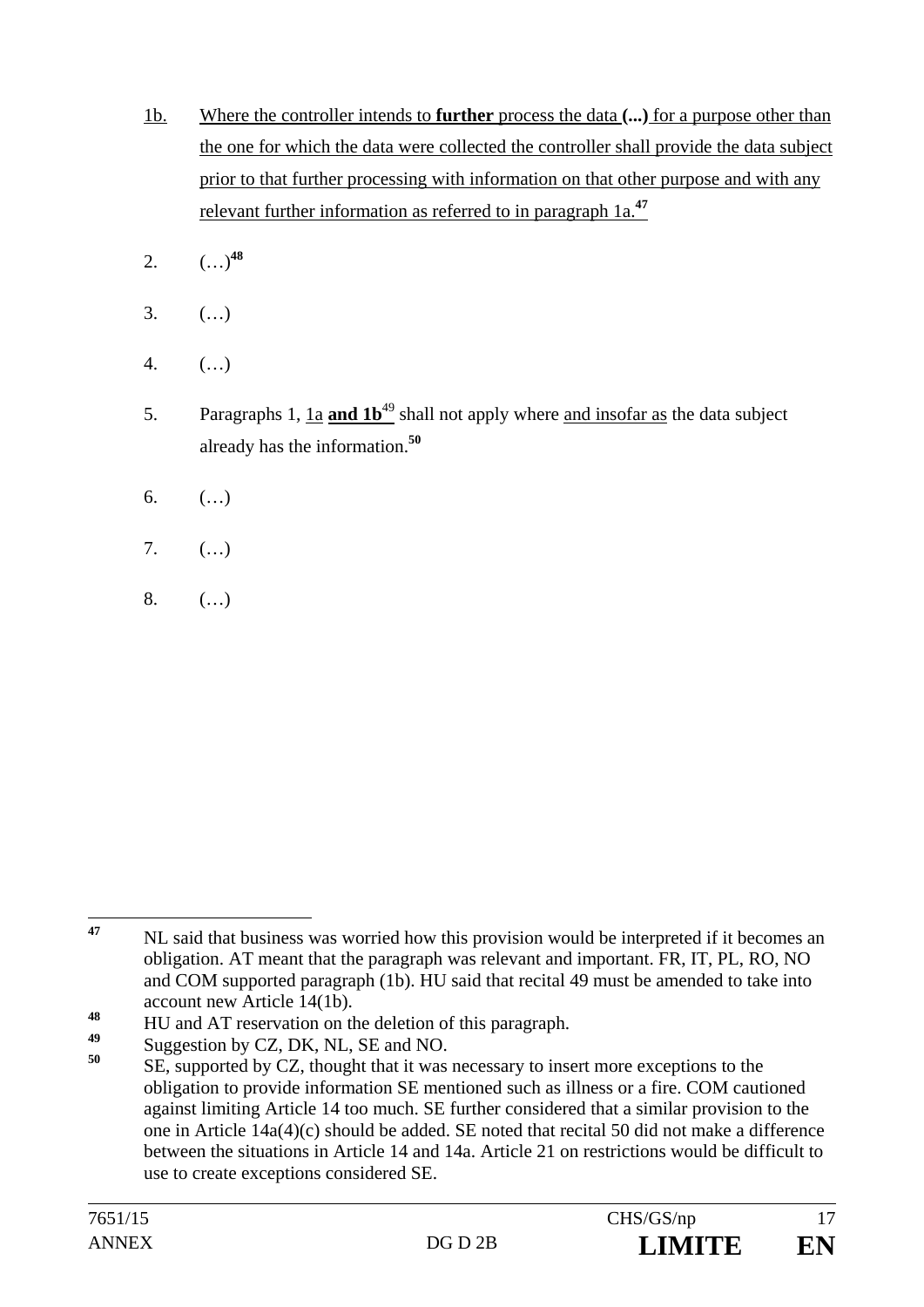#### *Article 14 a*

### *Information to be provided where the data have not been obtained from the data subject* $51$

- $1<sup>52</sup>$  Where personal data have not been obtained from the data subject, the controller shall provide the data subject with the following information**<sup>53</sup>**:
	- (a) the identity and the contact details of the controller and, if any, of the controller's representative; the controller **shall**<sup>54</sup> also include the contact details of the data protection officer, if any;
	- (b) the purposes of the processing for which the personal data are intended.
- 2. In addition to the information referred to in paragraph 1, the controller shall provide the data subject with such further information necessary to ensure fair and transparent processing in respect of the data subject, **<sup>55</sup>**having regard to the specific circumstances and context<sup>56</sup> in which the personal data are processed  $(...)$ :
	- (a) the categories of personal data concerned;
	- (b)  $(...)$
	- (c) where the processing is based on point (f) of Article  $6(1)$ , the legitimate interests pursued by the controller or by a third party;
	- (d) the recipients or categories of recipients of the personal data;

<sup>51</sup> **<sup>51</sup>** DE, EE, ES, NL (§§1+2),AT, PT scrutiny reservation. For BE Article 14a only dealt with further processing for compatible purposes by a third party.

<sup>&</sup>lt;sup>52</sup> HU, AT and SK thought the legal basis of the processing should be included in the list.

**<sup>53</sup>** RO wanted tot add that this information should be provided once per year.

<sup>&</sup>lt;sup>54</sup> BE suggestion.

**<sup>55</sup>** BE suggested to delete the end of the sentence from *having regard to* …'

**<sup>56</sup>** IT and FR doubts on the addition of the words 'and context'.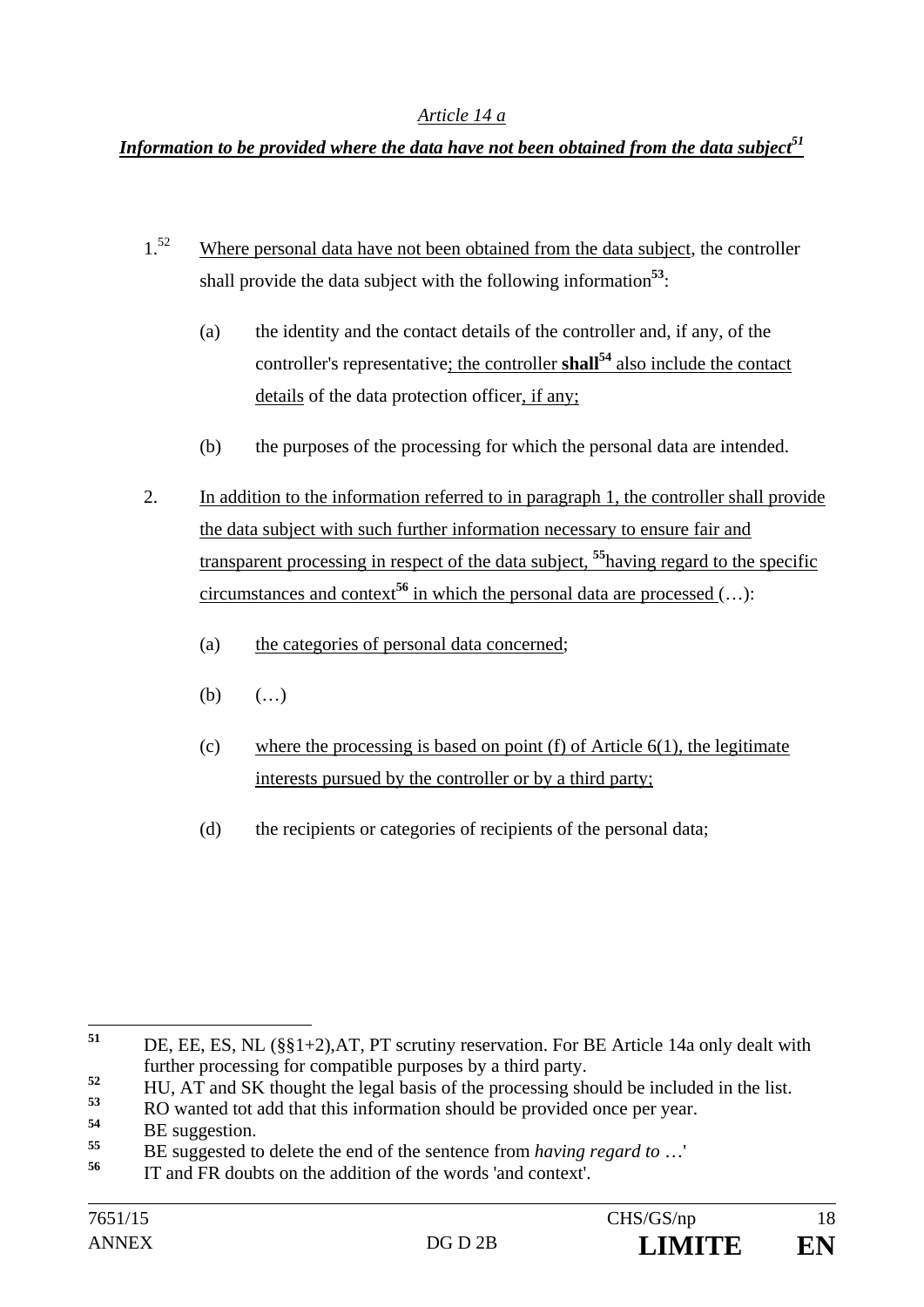- (e) the existence of the right to request from the controller access to and rectification or erasure of the personal data **or restriction of processing of<sup>57</sup>** concerning the data subject and to object to the processing of such personal data **as well as the right to data portability (…)**;
- (ea) where the processing is based on point (a) of Article 6(1) **are point (a) of Article 9(2)**, the existence of the right to withdraw consent at any time, without affecting the lawfulness of processing based on consent before its withdrawal;
- (f) the right to lodge a complaint to a supervisory authority  $(...);$
- (g) the origin of the personal data, unless the data originate from publicly accessible sources**<sup>58</sup>**;
- *(h) the existence of* **automated decision making including** *profiling referred to in Article 20(1) and (3) and information concerning* **the logic involved in any automated data processing***, as well as the significance and the envisaged consequences of such processing for the data subject*. **59**
- 3. The controller shall provide the information referred to in paragraphs 1 and 2**<sup>60</sup>**:
	- (a) within a reasonable period after obtaining the data, **but at the latest within one month**, having regard to the specific circumstances in which the data are processed, or
	- (b) if a disclosure to another recipient is envisaged, at the latest when the data are first disclosed.

<sup>57</sup>  $57$  SE suggestion.

**<sup>58</sup>** COM and AT scrutiny reservation. BE, supported by AT, ES, IT and SE, suggested to delete paragraph (g).

<sup>&</sup>lt;sup>59</sup> SE found that the drafting of Article 15(1)(h) was better than this one, also applicable for Article 14(1a)(h).

<sup>&</sup>lt;sup>60</sup> BE proposed to add: 'possibly through an easily accessible contact person where the data subject concerned can consult his data'. This is already covered by the modified recital 46.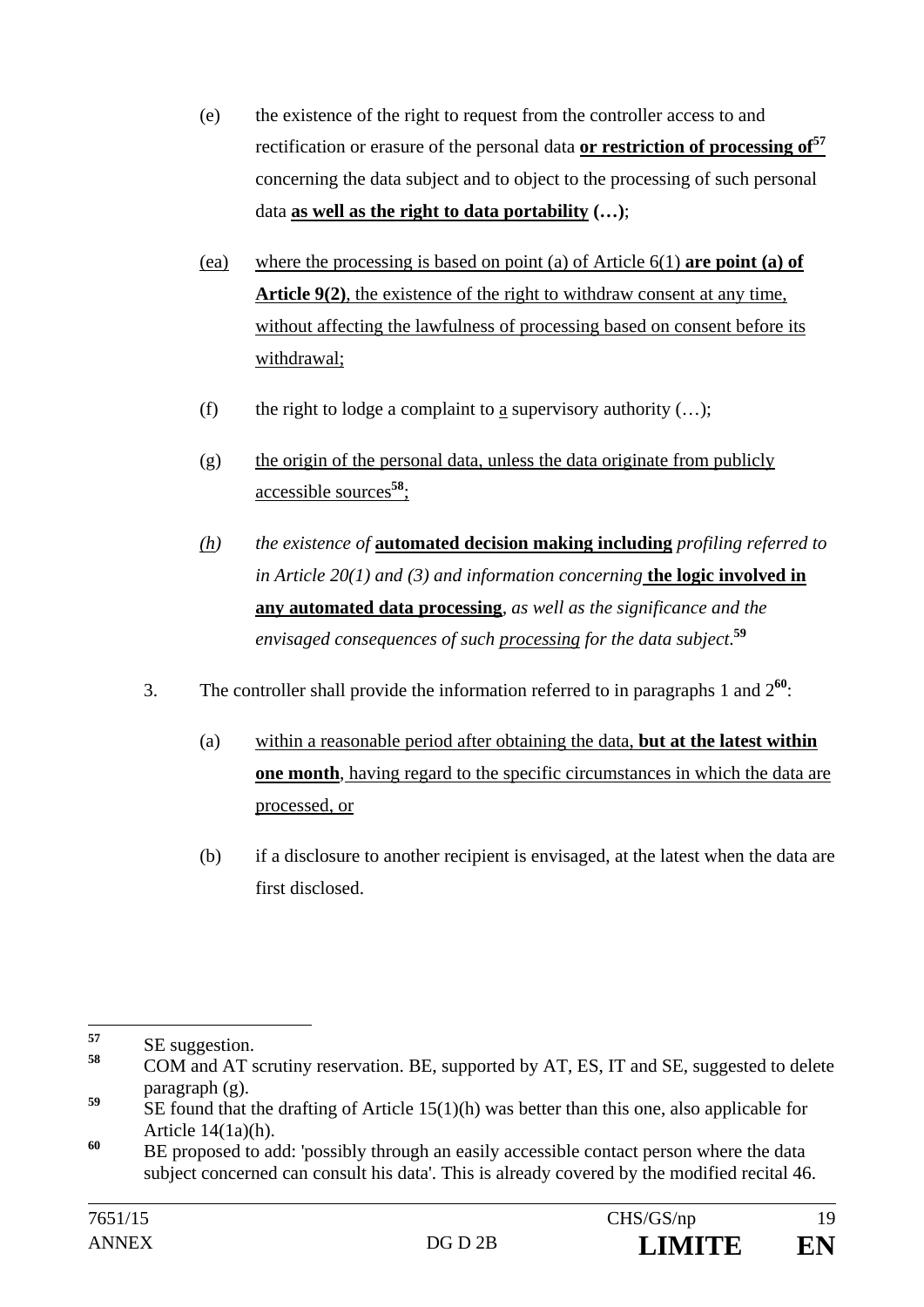- 3a Where the controller intends to process the data (…) for a purpose **other** than the one for which the data were obtained, the controller shall provide the data subject prior to that further processing with information on that other purpose and with any relevant further information as referred to in paragraph 2.**<sup>61</sup>**
- 4. Paragraphs 1 to  $3a^{62}$  shall not apply where and insofar as:
	- (a) the data subject already has the information; or
	- (b) the provision of such information **(…)** proves impossible or would involve a disproportionate effort **<sup>63</sup>**or is likely to render impossible or to seriously impair the achievement of the purposes of the processing**<sup>64</sup>**; in such cases the controller shall take appropriate measures to protect the *data subject's* rights and freedoms and legitimate interests**<sup>65</sup>**; or
	- (c) obtaining or disclosure is expressly laid down by Union or Member State law to which the controller is subject, which provides appropriate measures to protect the data subject's legitimate interests**<sup>66</sup>**; or
	- (d)  $(\ldots)^{67}$ ;

<sup>61</sup> **<sup>61</sup>** IT meant that paragraph 3a represented the bare minimum of protection. AT support of the paragraph. UK meant that it should be used taking into account proportionality and practicability.

<sup>&</sup>lt;sup>62</sup> PL suggestion, supported by SE.<br><sup>63</sup> PL and AT select what the word.

**<sup>63</sup>** FR and AT asked what the words *or is likely .. purposes of the processing* were supposed to mean. COM wanted to delete that part of the paragraph. CZ wanted to keep the text in order to avoid fraud. COM noted that it was important to avoid fraud but considered that Article 21 gave the necessary flexibility for that.

<sup>&</sup>lt;sup>64</sup> COM scrutiny reservation.

**<sup>65</sup>** Several delegations (DK, FI, PL, SK, and LT) thought that in this Regulation (contrary to the 1995 Directive) the text should be specified so as to clarify both the concepts of 'appropriate measures' and of 'legitimate interests'. According to the Commission, this should be done through delegated acts under Article 15(7). DE warned that a dangerous situation might ensue if these delegated acts were not enacted in due time.

<sup>&</sup>lt;sup>66</sup> UK thought the requirement of a legal obligation was enough and no further appropriate measures should be required.

**<sup>67</sup>** Deleted at the request of a large number of delegations. DE, CZ and SE emphasised the importance of this exception.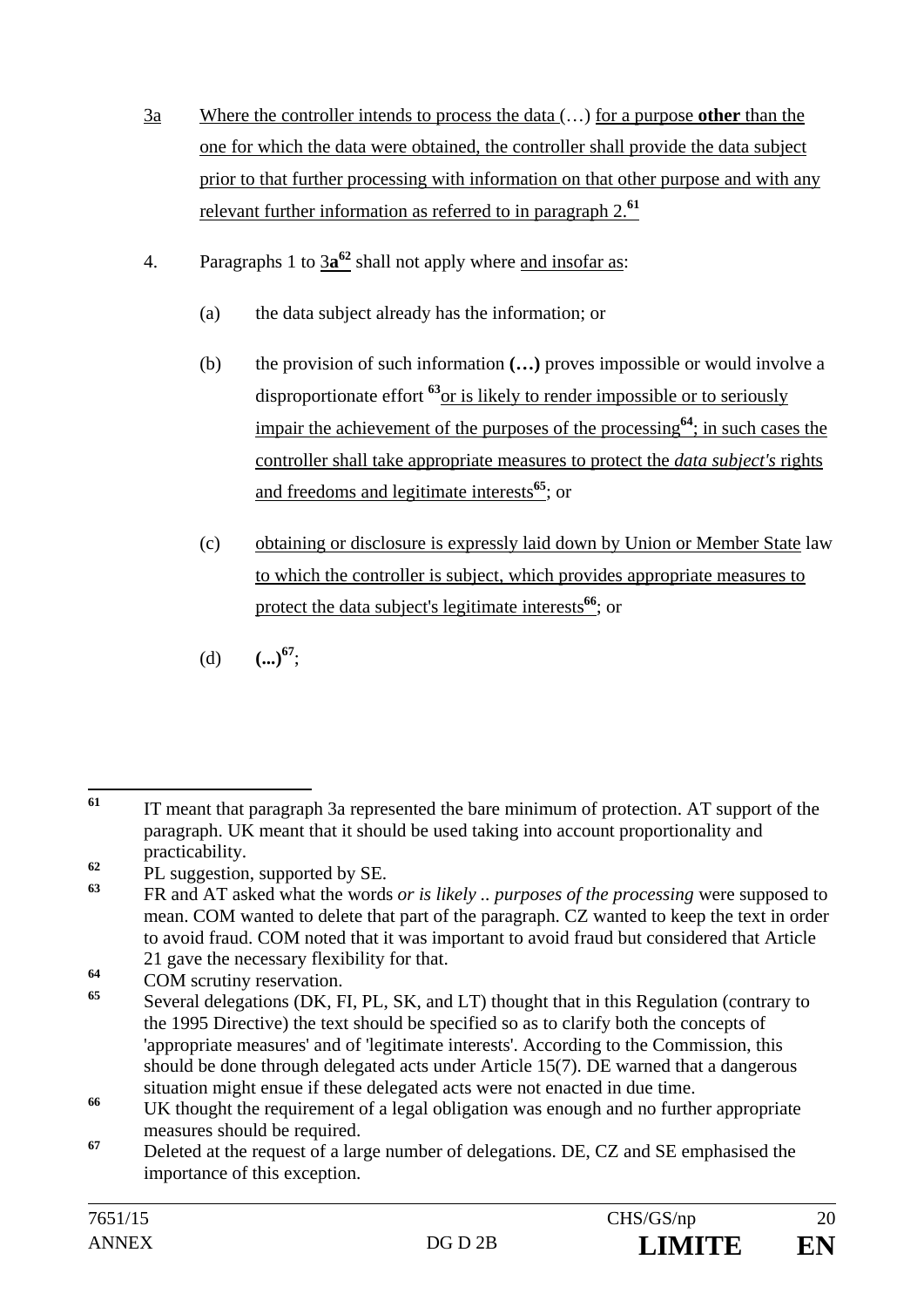- (e) where the data must remain confidential in accordance with a legal provision in Union or Member State law **(...)**68.
- 5. (…)
- 6.  $($ ...)

# *Article 15*

## *Right of access for the data subject*<sup>69</sup>

- 1. The data subject shall have the right to obtain from the controller at reasonable intervals and free of charge<sup>70</sup> (...) confirmation as to whether or not personal data concerning**<sup>71</sup>** him or her are being processed and where such personal data are being processed access to the data and the following information:
	- (a) the purposes of the processing<sup>72</sup>;
	- (b)  $( ...)$
	- (c) the recipients or categories of recipients to whom the personal data have been or will be disclosed, in particular to recipients in third countries<sup> $\frac{73}{1}$ </sup>:
	- (d) where possible, the envisaged<sup>74</sup> period for which the personal data will be stored;

<sup>68</sup> **<sup>68</sup>** COM and AT reservation on (d) and (e). UK referred to the existence of case law regarding privilege (confidentiality). BE, supported by PL, thought the reference to the overriding interests of another person was too broad.

**<sup>69</sup>** DE, FI and SE scrutiny reservation. DE, LU and UK expressed concerns on overlaps between Articles 14 and 15.

**<sup>70</sup>** DE, ES, HU, IT and PL reservation on the possibility to charge a fee. DE and SE thought that free access once a year should be guaranteed.

**<sup>71</sup>** FR suggested to change *concerning* to *belonging* so that different forms of telecommunication would be covered. COM said that *concerning* was used in Article 8 in the Charter.

<sup>&</sup>lt;sup>72</sup> HU thought the legal basis of the processing should be added.

**<sup>73</sup>** UK reservation on the reference to recipients in third countries. IT thought the concept of recipient should be clarified, inter alia by clearly excluding employees of the controller.

**<sup>74</sup>** ES and UK proposed adding 'where possible'; FR reservation on 'where possible ' and 'envisaged'; FR emphasised the need of providing an exception to archives.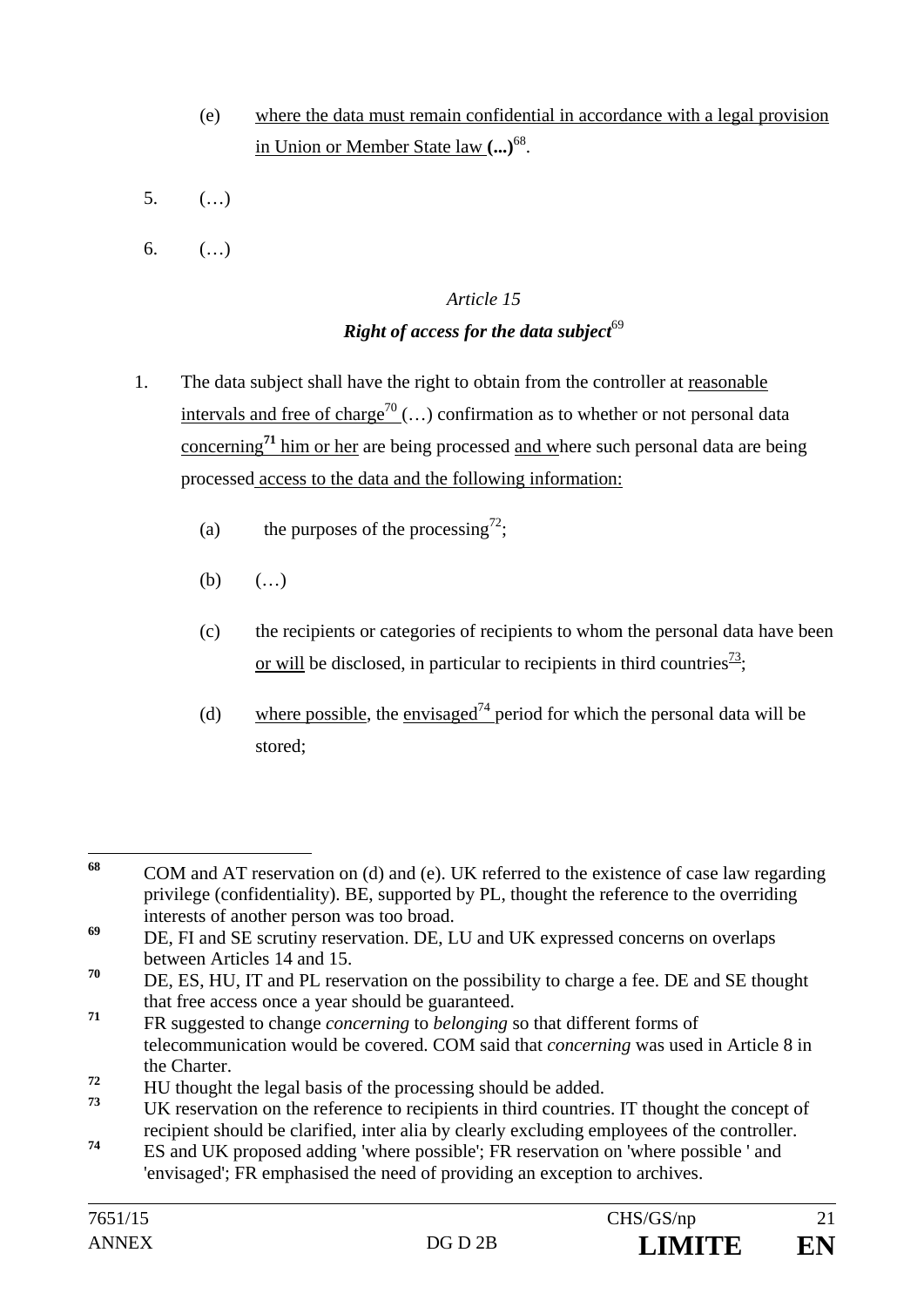- (e) the existence of the right to request from the controller rectification or erasure of personal data concerning the data subject or to object to the processing of such personal data;
- (f) the right to lodge a complaint to a supervisory authority  $(...)^{7576}$ ;
- (g) where the personal data are not collected from the data subject, any available information as to their source<sup>77</sup>;
- (h) in the case of **decisions based on** automated **processing including profiling** referred to in Article 20(1) and (3), knowledge of the logic involved<sup>78</sup> in any automated data processing as well as the significance and envisaged consequences of such processing $^{79}$ .
- 1a. Where personal data are transferred to a third country or to an international organisation, the data subject shall have the right to be informed of the appropriate safeguards pursuant to Article 42 relating to the transfer**<sup>80</sup>**.
- 1b. On request **<sup>81</sup>**and without an excessive charge, the controller shall provide a copy of the personal data undergoing processing to the data subject. **<sup>82</sup>**
- 2. **(…)**

- **<sup>78</sup>** PL and RO reservation on the reference to 'logic': the underlying algorithm should not be disclosed. SE wanted to delete it. BE and IT opposed the deletion of the words *logic* because it would go below the level of the 1995 Directive (Article 12(a)). DE reservation on reference to decisions.
- <sup>79</sup> NL scrutiny reservation. CZ and FR likewise harboured doubts on its exact scope.
- **<sup>80</sup>** FR and UK scrutiny reservation on links with Chapter V
- **<sup>81</sup>** FR wanted to delete the reference to *excessive charge* since FR wants the information to be free of charge*.* FR considered that *free of charge* was in contradiction with paragraph 1b. SK asked what that notion meant.
- <sup>82</sup> FR suggested to add that for online communication service accessible to the public the data subject should all the data be provided (7464/15).

<sup>75</sup> DE thought it was too onerous to repeat this for every data subject and pointed to difficulties in ascertaining the competent DPA in its federal structure.

**<sup>76</sup>** IT and SK suggestion to delete subparagraphs (e) and (f) as under Article 14 this information should already be communicated to the data subject at the moment of the collection of the data.

<sup>&</sup>lt;sup>77</sup> SK scrutiny reservation: subparagraph (g) should be clarified.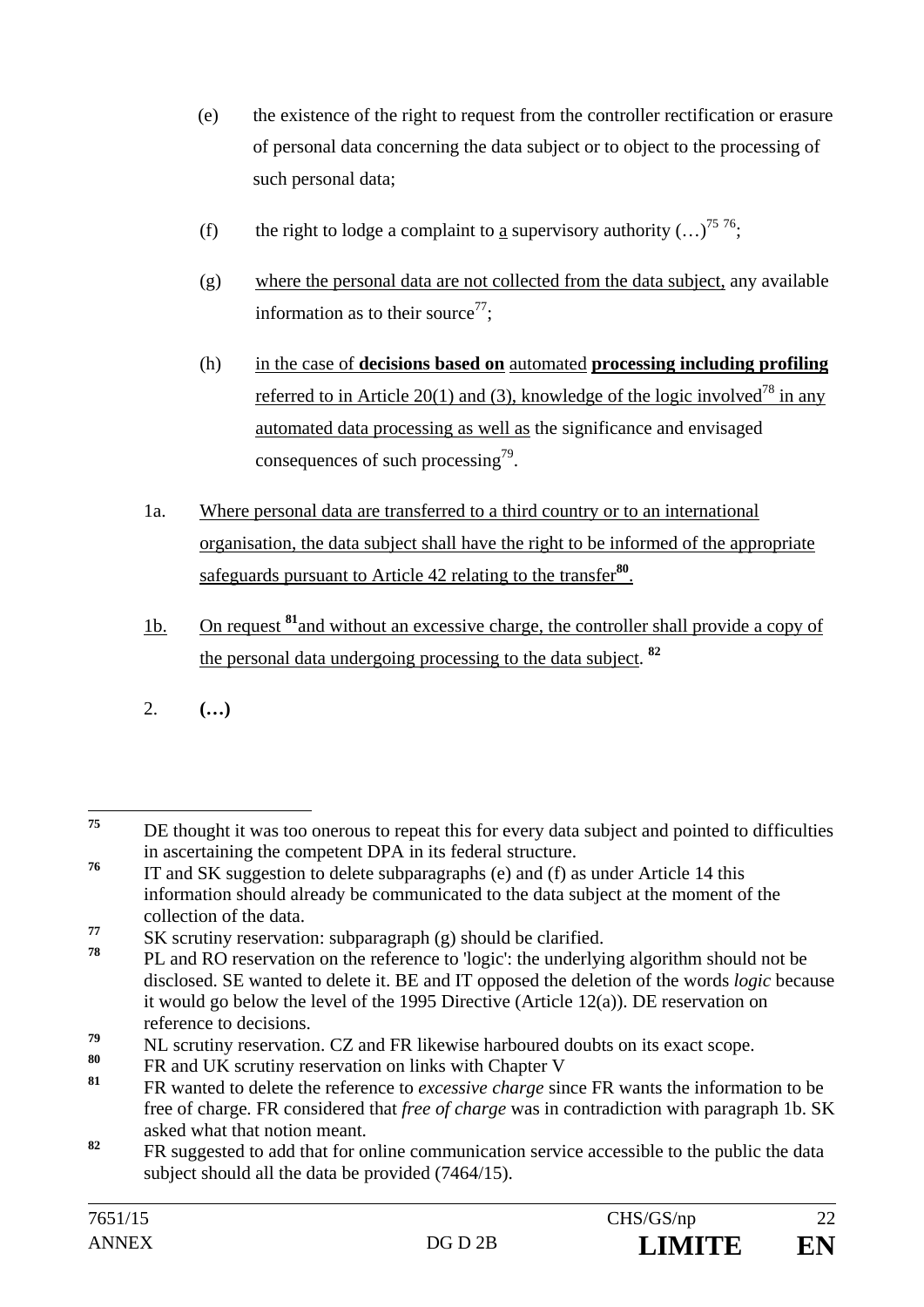- 2a. The right to obtain a copy referred to in paragraph 1b **(…)** shall not apply where such copy cannot be provided without disclosing personal data of other data subjects**<sup>83</sup>**.
- 3. (…)
- 4. (…)

<sup>83</sup> **<sup>83</sup>** COM reservation; DE, supported by UK, referred to the danger that data pertaining to a third party might be contained in such electronic copy. FR suggested to add text on intellectual property rights in relation to the processing of personal data with a corresponding recital 51 with the addition of login data.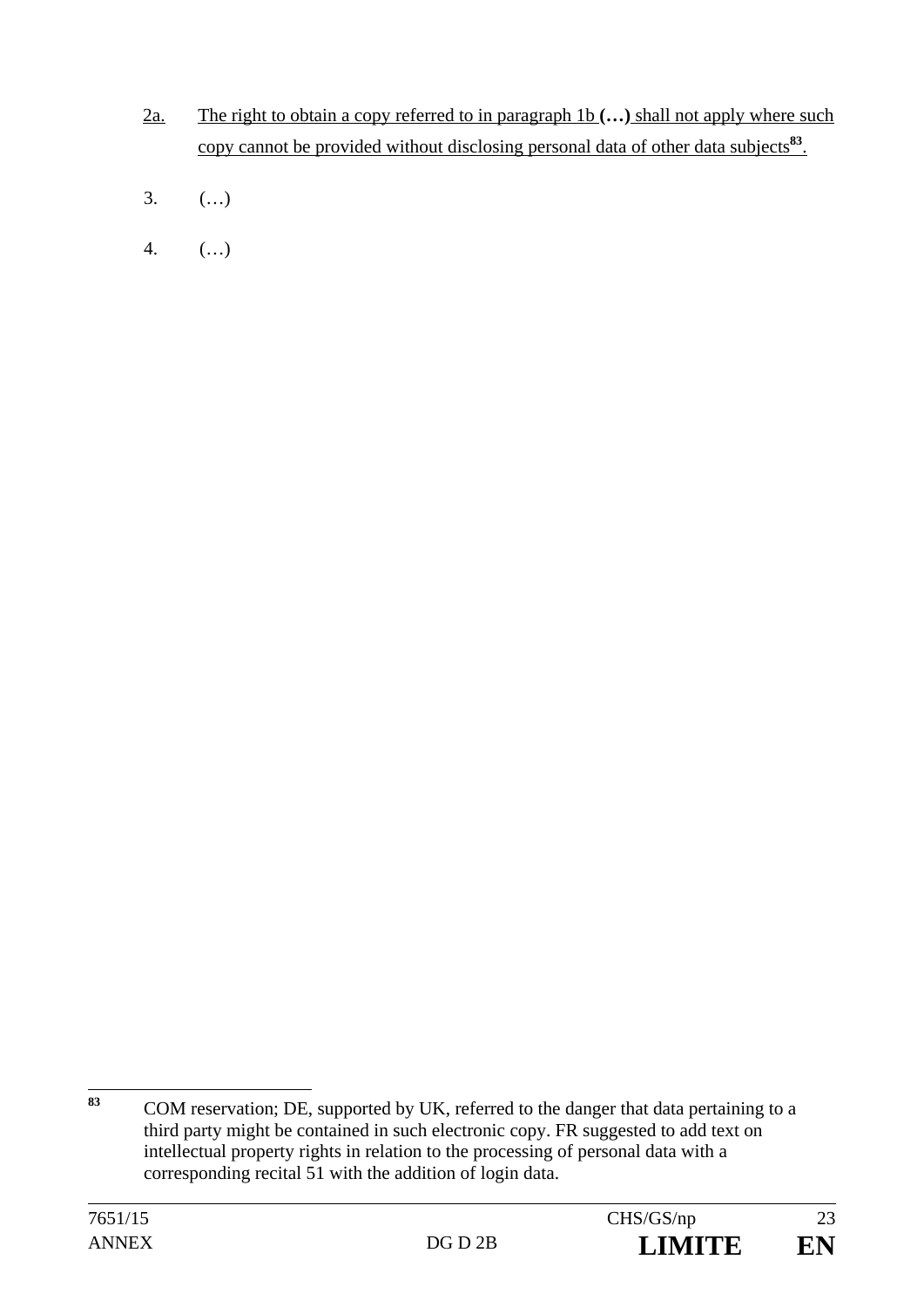# **SECTION 3**

# **RECTIFICATION AND ERASURE**

#### *Article 16*

### *Right to rectification*<sup>84</sup>

- 1. (…) The data subject shall have the right**<sup>85</sup>** to obtain from the controller **without**  undue delay<sup>86</sup> the rectification of personal data concerning him or her which are inaccurate. Having regard to the purposes**<sup>87</sup>** for which data were processed, the data subject shall have the right to obtain completion of incomplete personal data, including by means of providing a supplementary (…) statement.
- 2.  $($ ...)

<sup>84</sup> <sup>84</sup> DE and UK scrutiny reservation.

UK, supported by CZ, suggested to insert the qualification ' where reasonably practicable' UK, supported by CZ, also suggested inserting the qualification 'where necessary'.

<sup>86</sup> Suggestion from the SE.

**<sup>87</sup>** BE asked why the reference to the *purposes* had been inserted.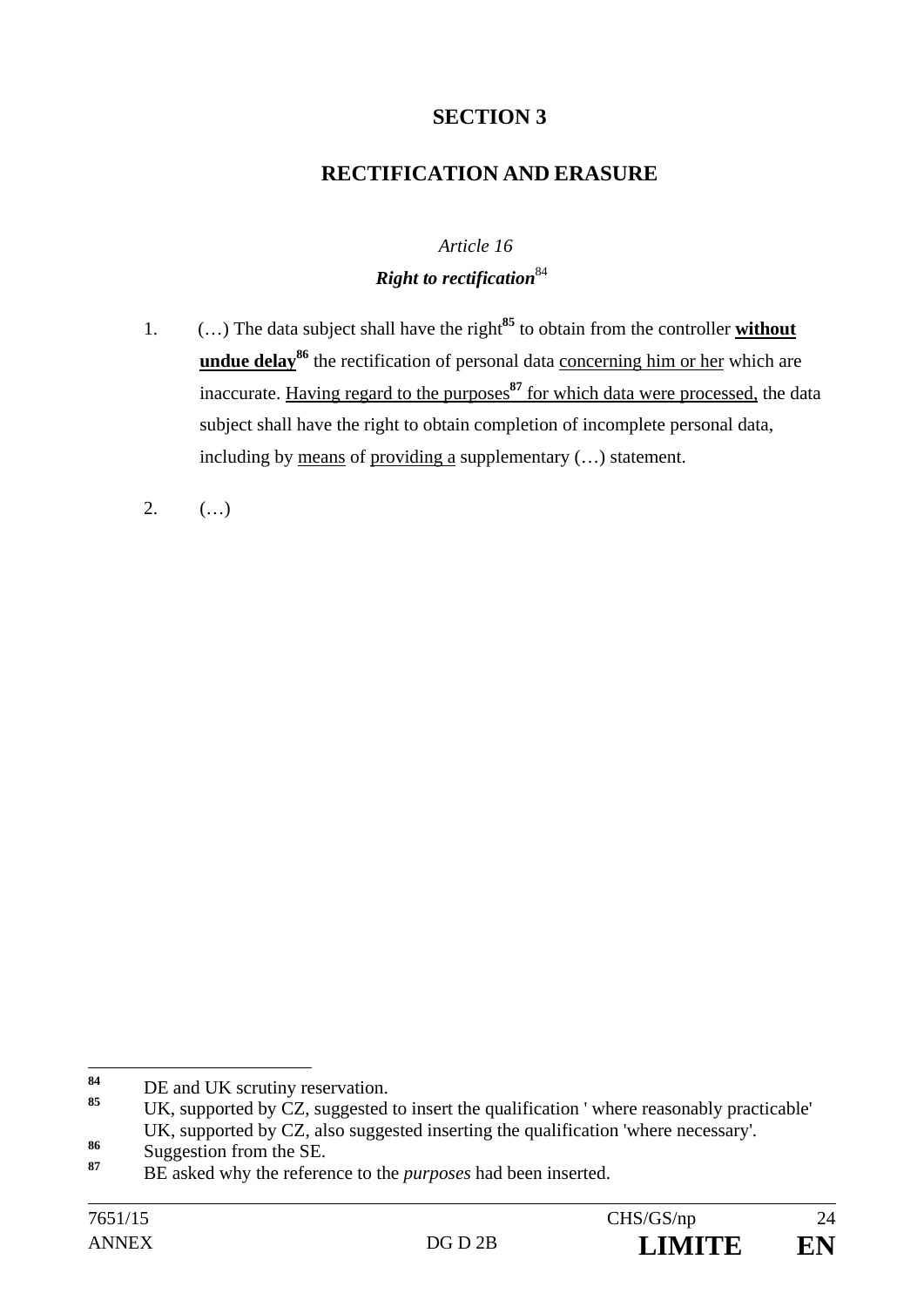#### *Article 17*

## *Right to erasure and "to be forgotten"<sup>88</sup>*

- 1. **89T**he (…) controller shall have the obligation to erase personal data without undue delay, **especially in relation to personal data which are collected when the data subject was a child,** and the data subject<sup>90</sup> shall have the right to obtain the erasure of personal data concerning him or her without undue delay where one of the following grounds applies:
	- (a) the data are no longer necessary in relation to the purposes for which they were collected or otherwise processed;

**<sup>90</sup>** SE wanted to delete the part of the text from *without* until *and the data subject.* 

<sup>88</sup> DE, EE, PT, SE, SI, FI and UK scrutiny reservation. EE, FR, NL, RO and SE reservation on the applicability to the public sector. Whereas some Member States have welcomed the proposal to introduce a right to be forgotten (AT, EE, FR, IE); other delegations were more sceptical as to the feasibility of introducing a right which would go beyond the right to obtain from the controller the erasure of one's own personal data ( DE, DK, ES). The difficulties flowing from the household exception (UK), to apply such right to personal data posted on social media were highlighted (BE, DE, FR), but also the impossibility to apply such right to 'paper/offline' data was stressed (EE, LU, SI). Some delegations (DE, ES) also pointed to the possible externalities of such right when applied with fraudulent intent (e.g. when applying it to the financial sector). Several delegations referred to the challenge to make data subjects active in an online environment behave responsibly (DE, LU and UK) and queried whether the creation of such a right would not be counterproductive to the realisation of this challenge, by creating unreasonable expectations as to the possibilities of erasing data (DK, LU and UK). Some delegations thought that the right to be forgotten was rather an element of the right to privacy than part of data protection and should be balanced against the right to remember and access to information sources as part of the freedom of expression (DE, ES, LU, NL, SI, PT and UK). It was pointed out that the possibility for Member States to restrict the right to be forgotten under Article 21 where it interferes with the freedom of expression is not sufficient to allay all concerns in that regard as it would be difficult for controllers to make complex determinations about the balance with the freedom of expression, especially in view of the stiff sanctions provided in Article 79 (UK). In general several delegations (CZ, DE, FR) stressed the need for further examining the relationship between the right to be forgotten and other data protection rights. The Commission emphasised that its proposal was in no way meant to be a limitation of the freedom of expression. The inherent problems in enforcing such right in a globalised world outside the EU were cited as well as the possible consequences for the competitive position of EU companies linked thereto (BE, AT, LU, NL, SE and SI).

**<sup>89</sup>** SE suggested to insert in the beginning of the sentence *At the request of the data subject, the controller* ... to indicate that the controller was not supposed to act at its own initiative.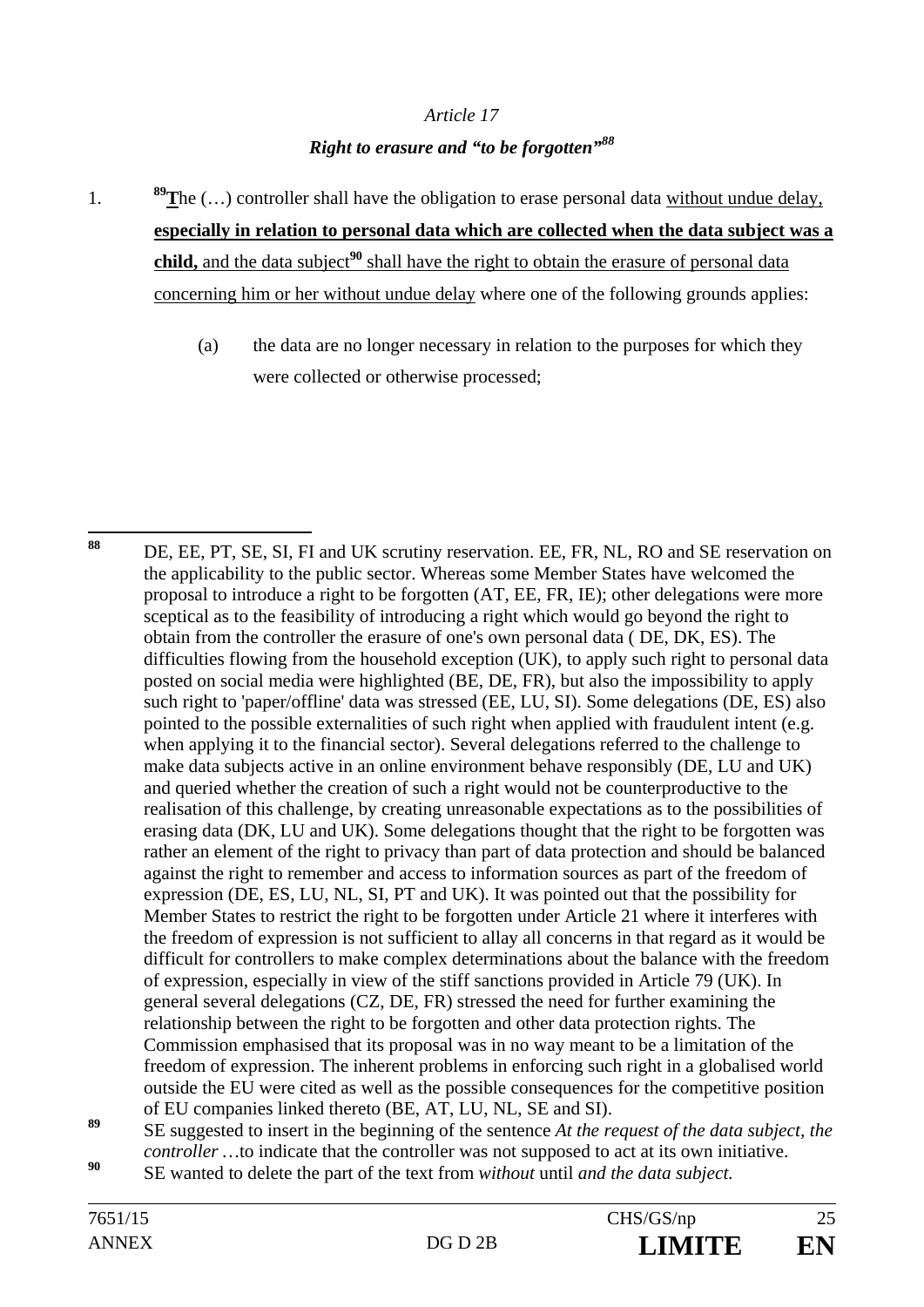- (b) the data subject withdraws consent on which the processing is based according to point (a) of Article  $6(1)$  or point (a) of Article  $9(2)$  and (...) there is no other legal ground for the processing of the data; **<sup>91</sup>**
- (c) the data subject objects to the processing of personal data**<sup>92</sup>** *pursuant to Article 19(1)* and there are no overriding legitimate grounds for the processing or the data subject objects to the processing of personal data pursuant to Article 19(2);
- (d) the data have been unlawfully processed**<sup>93</sup>**;
- (e) the data have to be erased for compliance with a legal obligation to which the controller is subject**<sup>94</sup>**;
- $(f)$   $($ ...).<sup>95</sup>
- $2.$   $($ ...).

<sup>91</sup> <sup>91</sup> AT asked if this referred to further processing and wanted that to be clarified in a recital.

<sup>&</sup>lt;sup>92</sup> NL suggested to refer to a specific request for erasure pursuant to Article 19(1).

<sup>&</sup>lt;sup>93</sup> UK and CZ scrutiny reservation: this was overly broad.

DE pointed to the difficulties in determining who is the controller in respect of data who are copied/made available by other controllers (e.g. a search engine) than the initial controller (e.g. a newspaper). AT opined that the exercise of the right to be forgotten would have take place in a gradual approach, first against the initial controller and subsequently against the 'secondary' controllers. ES referred to the problem of initial controllers that have disappeared and thought that in such cases the right to be forgotten could immediately be exercised against the 'secondary controllers' ES suggested adding in paragraph 2: 'Where the controller who permitted access to the personal data has disappeared, ceased to exist or cannot be contacted by the data subject for other reasons, the data subject shall have the right to have other data controllers delete any link to copies or replications thereof'. The Commission, however, replied that the right to be forgotten could not be exercised against journals exercising freedom of expression. According to the Commission, the indexation of personal data by search engines is a processing activity not protected by the freedom of expression.

**<sup>95</sup>** FR suggested to add: 'the data have been collected when the data subject was a child', with corresponding changes to recital 53. CY support.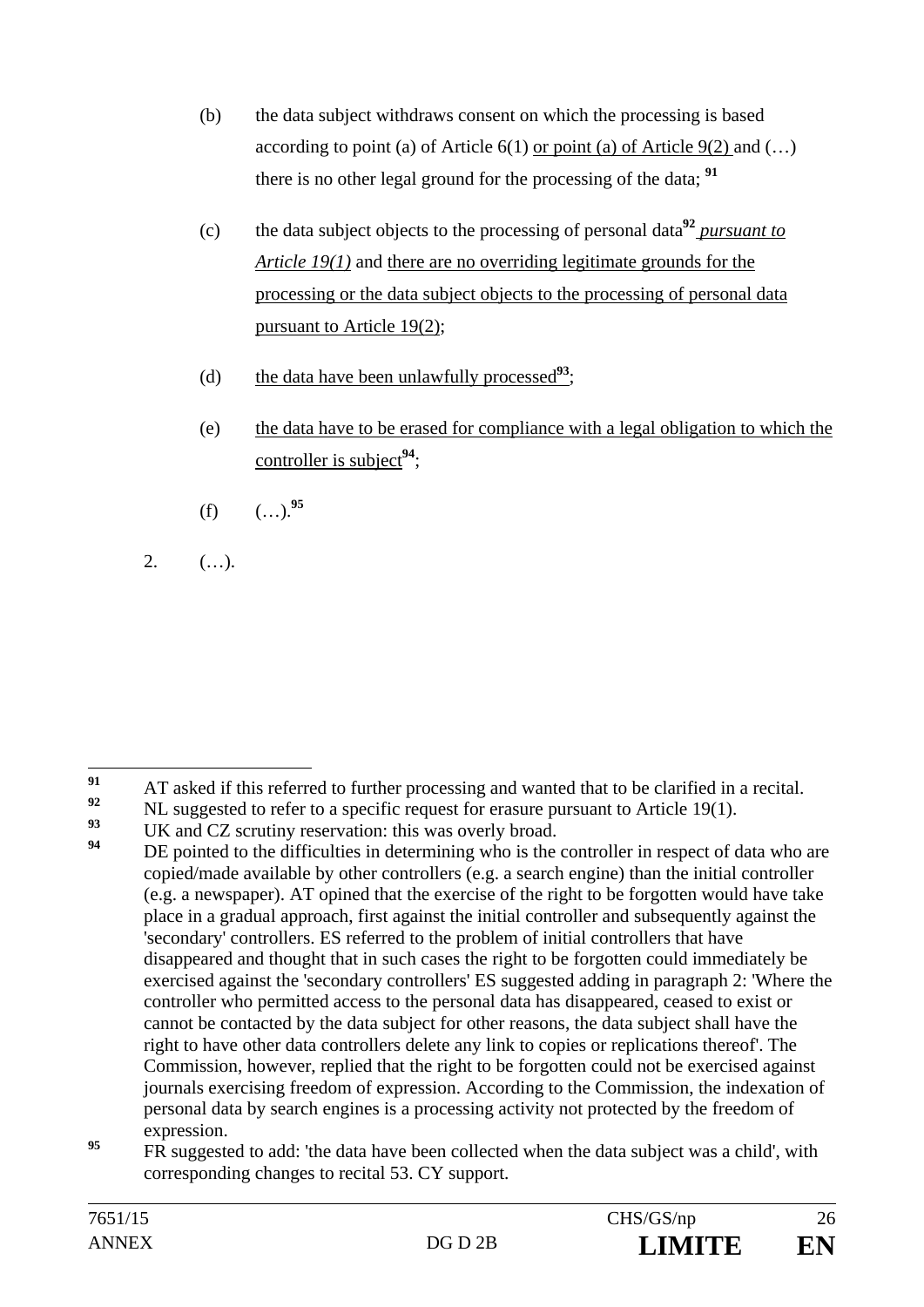*2a. Where the controller<sup>96</sup> (…) has made the personal data public<sup>97</sup> and is obliged pursuant to paragraph 1 to erase the data,* the controller, taking account of available technology and the cost of implementation**<sup>98</sup>**, *shall* **at the request of the data subject***<sup>99</sup> take (…) reasonable steps<sup>100</sup>, including technical measures, (…) to inform* known *controllers<sup>101</sup> which are processing* the *data, that* **the data subject has specifically requested the erasure by such controllers of** *any links to, or copy or replication of that personal data<sup>102</sup>.* 

96 **<sup>96</sup>** BE, DE and SI queried whether this also covered controllers (e.g. a search engine) other than the initial controller (e.g. a newspaper).

- <sup>97</sup> ES prefers referring to 'expressly or tacitly allowing third parties access to'. IE thought it would be more realistic to oblige controllers to erase personal data which are under their control, or reasonably accessible to them in the ordinary course of business, i.e. within the control of those with whom they have contractual and business relations. BE, supported by IE and LU, also remarked that the E-Commerce Directive should be taken into account (e.g. through a reference in a recital) and asked whether this proposed liability did not violate the exemption for information society services provided in that Directive (Article 12 of Directive 2000/31/EC of 8 June 2000), but COM replied there was no contradiction. LU pointed to a risk of obliging controllers in an online context to monitor all data traffic, which would be contrary to the principle of data minimization and in breach with the prohibition in Article 15 of the E-Commerce Directive to monitor transmitted information.
- **<sup>98</sup>** Further to NL suggestion. This may hopefully also accommodate the DE concern that the reference to available technology could be read as implying an obligation to always use the latest technology. FR raised doubts about the fact that the provision was only applicable when the data had been made public.

- $101$  BE, supported by ES, FI, PL and FR, suggestion.
- **<sup>102</sup>** BE and ES queried whether this was also possible for the offline world and BE suggested to clearly distinguish the obligations of controllers between the online and offline world. Several Member States (CZ, DE, LU, NL, PL, PT, SE and SI) had doubts on the enforceability of this rule. ES and PL suggested to delete paragraph 2a. IE scrutiny reservation on 2a. HU meant that the content was not clear. COM did not find the paragraph too narrow.

<sup>&</sup>lt;sup>99</sup> IE suggestion.

LU queried why the reference to all reasonable steps had not been inserted in paragraph 1 as well and SE, supported by DK, suggested clarifying it in a recital. COM replied that paragraph 1 expressed a results obligation whereas paragraph 2 was only an obligation to use one's best efforts. ES thought the term should rather be 'proportionate steps'. DE, ES and BG questioned the scope of this term. ES queried whether there was a duty on controllers to act proactively with a view to possible exercise of the right to be forgotten. DE warned against the 'chilling effect' such obligation might have on the exercise of the freedom of expression.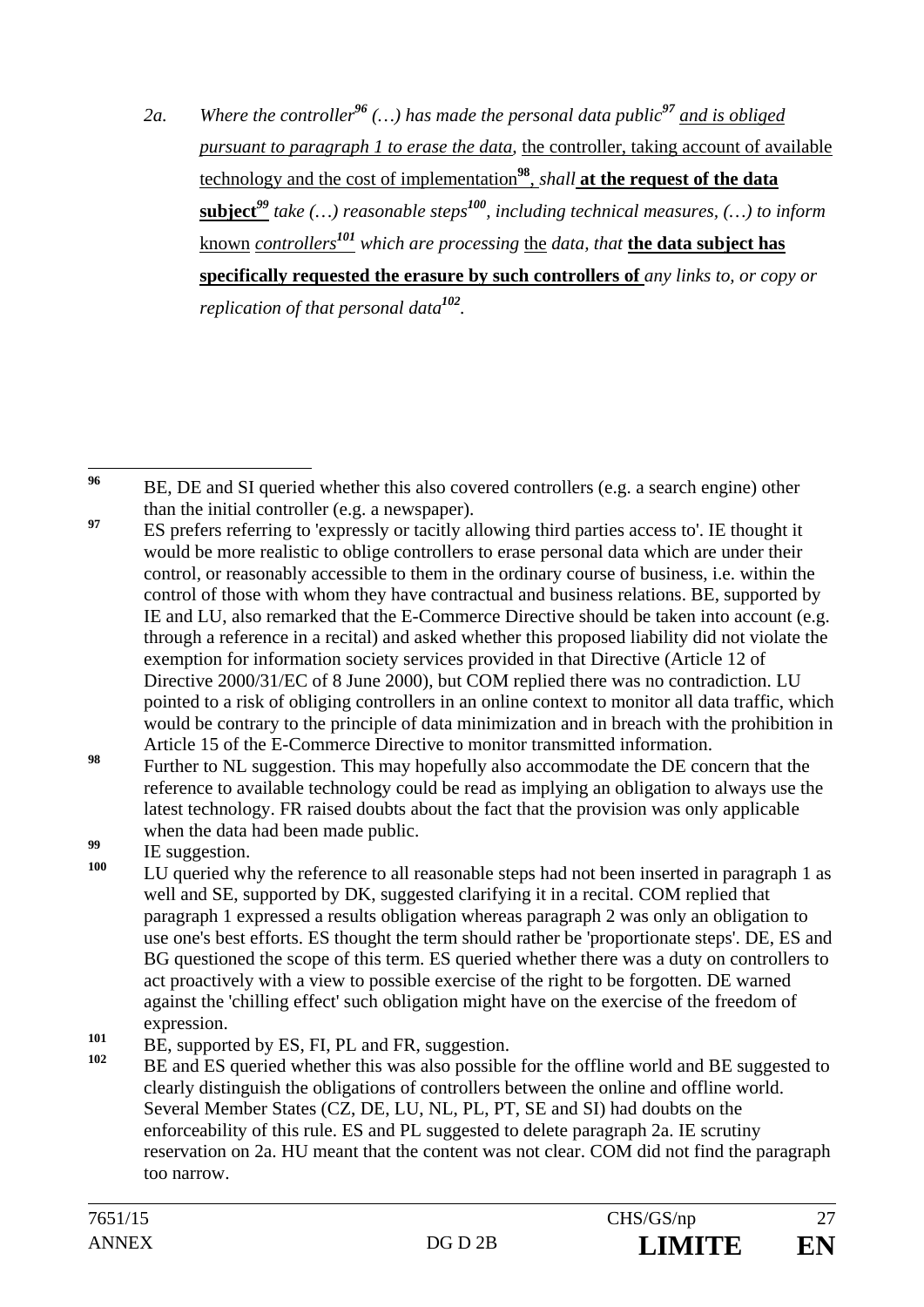- 3. Paragraphs 1 and 2a shall not apply**<sup>103</sup>** to the extent that (…) processing of the personal data is necessary:**<sup>104</sup>**
	- a. for exercising the right of freedom of expression **and information referred to in** Article 80**<sup>105</sup>**;
	- *b. for compliance with a legal obligation* **which requires** *process***ing of** *<sup>106</sup> personal data by Union or Member State law to which the controller is subject<sup>107</sup>*or for the performance of a task carried out in the public interest or in the exercise of official authority vested in the controller**<sup>108</sup>**;
	- c. for reasons of public interest in the area of public health in accordance with Article  $9(2)$  (h)<sup>109</sup> and (hb) as well as Article  $9(4)$ <sup>110</sup>;
	- d. for archiving purposes in the public interest or for *scientific, statistical* and historical  $(...)$  purposes in accordance with Article 83;
	- e. (…)
	- f.  $($ ...)
	- g. for the establishment, exercise or defence of legal claims.

- In general DE thought it was a strange legal construct to lay down exceptions to EU obligations by reference to national law. DK and SI were also critical in this regard. UK thought there should be an exception for creditworthiness and credit scoring, which is needed to facilitate responsible lending, as well as for judicial proceedings. IT suggested inserting a reference to Article 21(1).
- 108 AT scrutiny reservation.

 $103$ **<sup>103</sup>** DE queried whether these exceptions also applied to the abstention from further dissemination of personal data. AT and DE pointed out that Article 6 contained an absolute obligation to erase data in the cases listed in that article and considered that it was therefore illogical to provide for exception in this paragraph.

<sup>104</sup> BE found that paragraph 3 and Article 21 were overlapping.

**<sup>105</sup>** DE and EE asked why this exception had not been extended to individuals using their own freedom of expression (e.g. an individual blogger).

<sup>&</sup>lt;sup>106</sup> FI suggestion, supported by DE and COM, to narrow down the scope.

 $109$  COM thought that (h) should be deleted.

DK queried whether this exception implied that a doctor could refuse to erase a patient's personal data notwithstanding an explicit request to that end from the latter. ES and DE indicated that this related to the more general question of how to resolve differences of view between the data subject and the data controller, especially in cases where the interests of third parties were at stake. PL asked what was the relation to Article 21.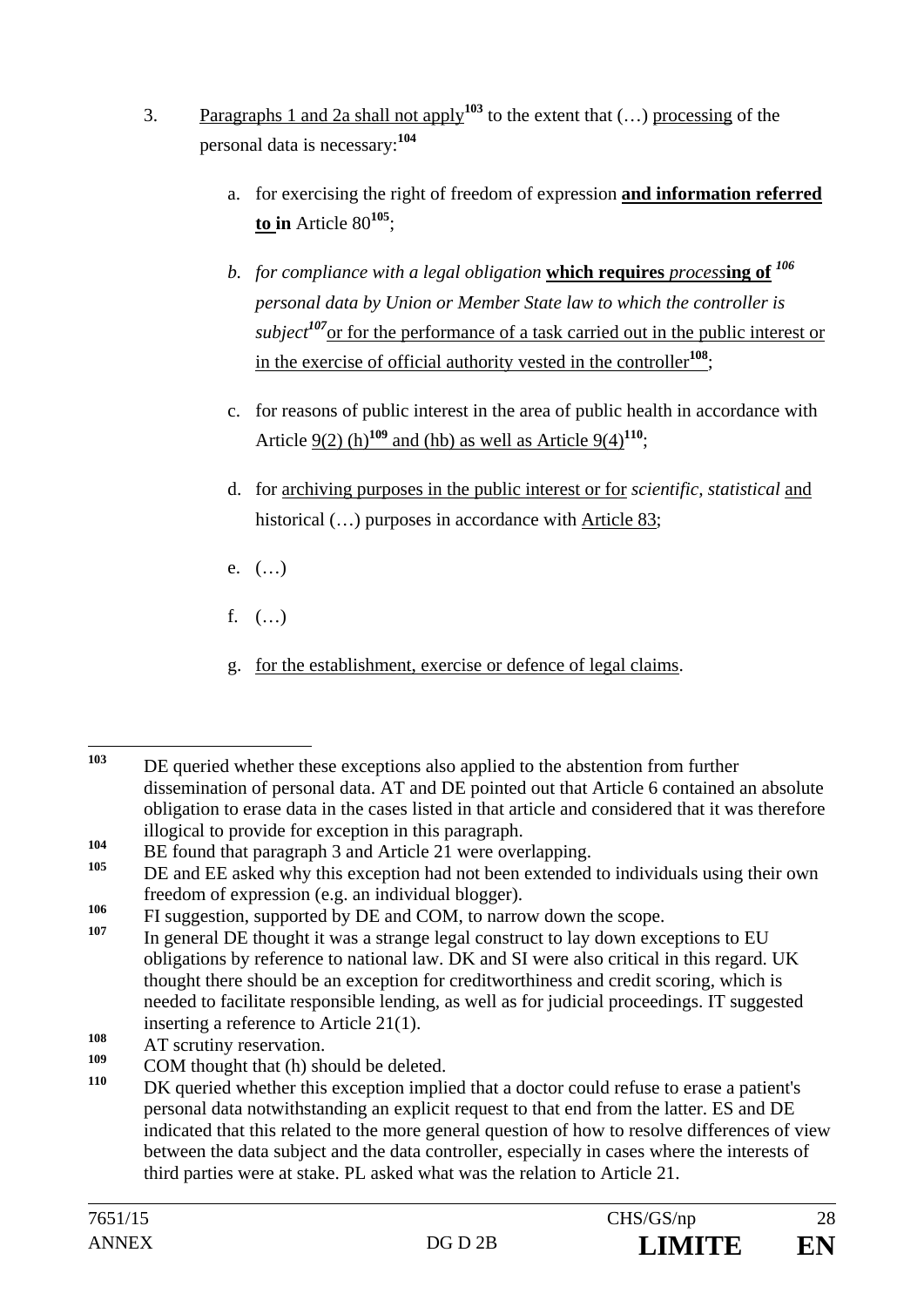- 4. (…)
- 5. (…)

# Article 17*a* **Right to restriction of processing**

- 1. The data subject shall have the right to obtain from the controller the restriction of the processing of personal data where:
	- (a) the accuracy of the data is contested by the data subject, for a period enabling the controller to verify the accuracy of the data $111$ ;
	- (b) the controller no longer needs the personal data for the purposes of the processing, but they are required by the data subject for the establishment, exercise or defence of legal claims; or
	- (c) he or she has objected to processing pursuant to Article 19(1) pending the verification whether the legitimate grounds of the controller override those of the data subject.
- $2.$  (...)
- 3. Where processing of personal data has been restricted under paragraph 1, such data may, with the exception of storage, only be processed with the data subject's consent or for the establishment, exercise or defence of legal claims or for the protection of the rights of another natural or legal person or for reasons of important public  $interest$ <sup>112</sup>

 $111$ **111** FR scrutiny reservation: FR thought the cases in which this could apply, should be specified.

DE, RO and SI asked who was to define the concept of public interest. DE reservation.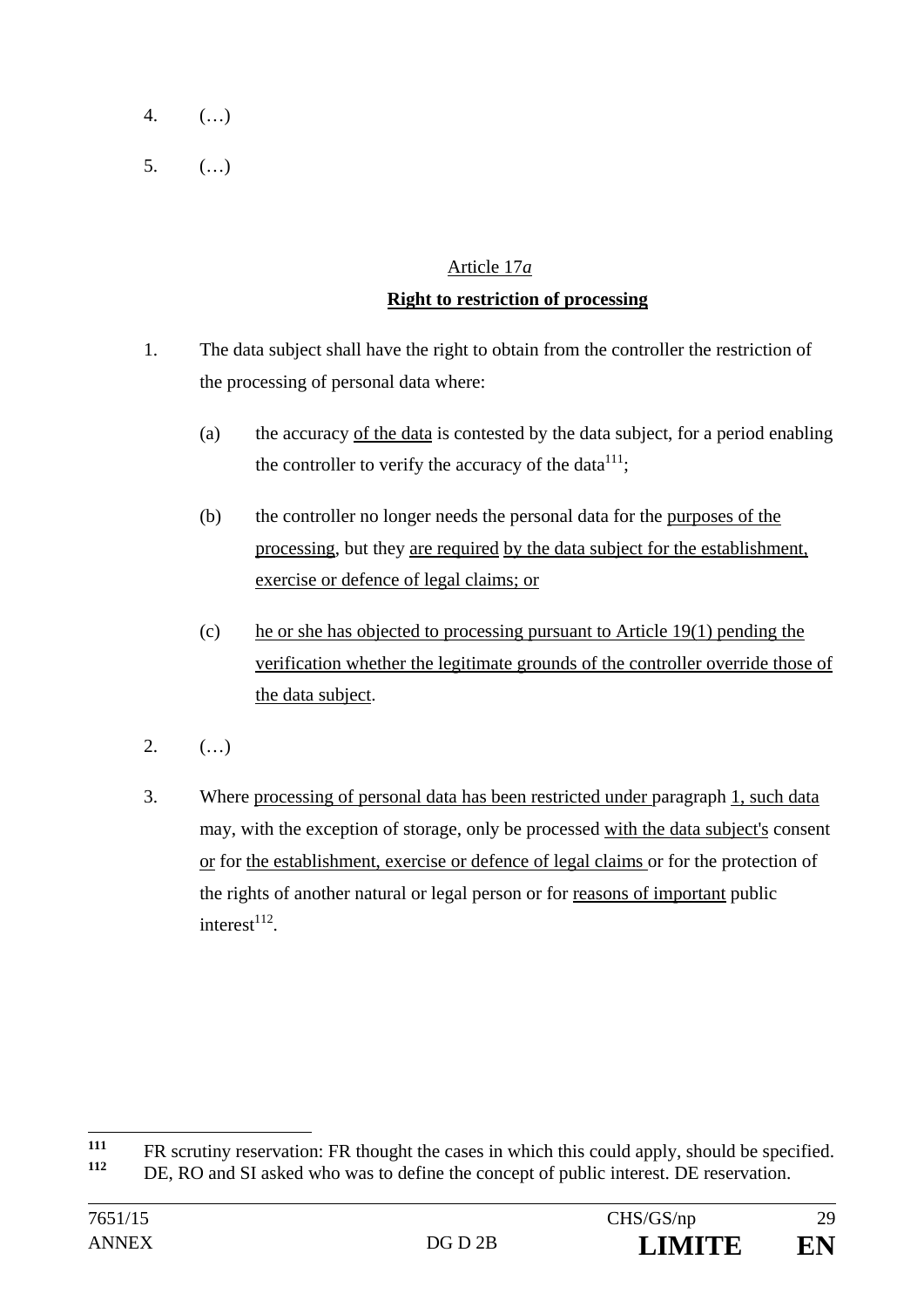- 4. A data subject who obtained the restriction of processing pursuant to paragraph 1 (…) shall be informed by the controller before the restriction of processing is lifted<sup>113</sup>.
- 5. (…)
- 5a. **(…)114**

### *Article 17b*

# *Notification obligation regarding rectification, erasure or restriction***<sup>115</sup> <sup>116</sup>**

The controller shall communicate any rectification, erasure or restriction of processing carried out in accordance with Articles 16, 17(1) and 17a to each **known<sup>117</sup>** recipient to whom the data have been disclosed **(…).**

<sup>113</sup> DE, PT, SI and IT thought that this paragraph should be a general obligation regarding processing, not limited to the exercise of the right to be forgotten. DK likewise thought the first sentence should be moved to Article 22. FR preferred the previous version of the text.

**<sup>114</sup>** Deleted in view of the new article 83.

**<sup>115</sup>** Whilst several delegations agreed with this proposed draft and were of the opinion that it added nothing new to the existing obligations under the 1995 Directive, some delegations (DE, PL, SK and NL) pointed to the possibly far-reaching impact in view of the data multiplication since 1995, which made it necessary to clearly specify the exact obligations flowing from this proposed article. Thus, DE, supported by PL, was opposed to a general obligation to log all the disclosures to recipients. DE, supported by PL, also pointed out that the obligation should exclude cases where legitimate interests of the data subject would be harmed by a further communication to the recipients, that is not the case if the recipient would for the first time learn negative information about the data subject in which he has no justified interest. BE and ES asked that the concept of a 'disproportionate effort' be clarified in a recital.

<sup>&</sup>lt;sup>116</sup> DE suggested a new Article 17c on dispute settlement (7567/15). Supported by IT, IE, FR.

BE suggestion, supported by ES, FR and PL.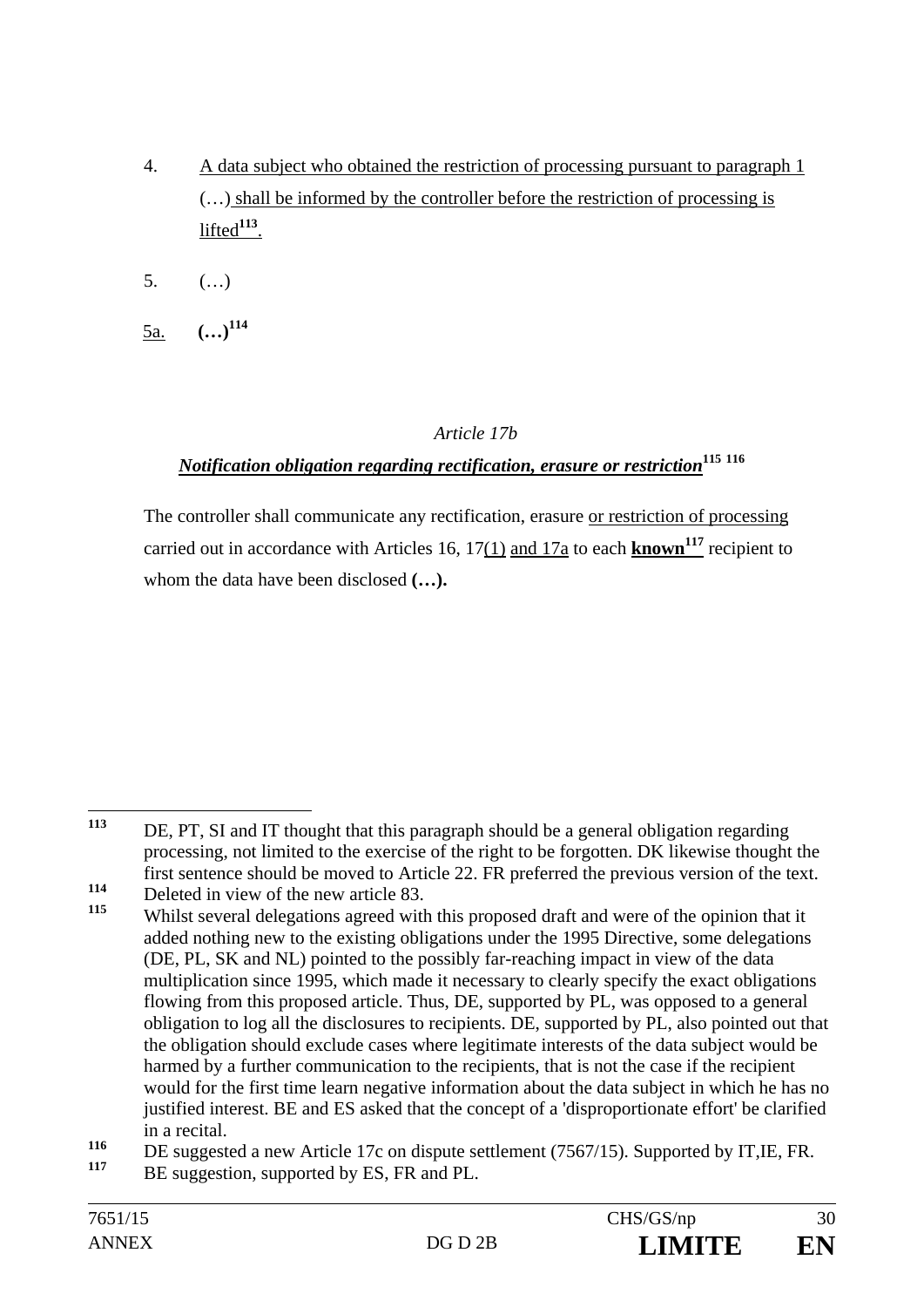# *Article 18 Right to data portability*<sup>118</sup>

- 1.  $(...)$
- 2. The data subject shall have the right to **withdraw119** the personal data**<sup>120</sup>** concerning him or her which he or she has provided to a controller **and receive it** in a **structured and121** commonly used**<sup>122</sup>** and**<sup>123</sup>** machine-readable format without hindrance from the controller to which the data have been provided to, where (a) the processing is based on consent pursuant to point (a) of Article  $6(1)$ or point (a) of Article 9 (2) or on a contract pursuant to point (b) of Article 6 (1) ; and

<sup>123</sup> PT thought 'and' should be deleted.

<sup>118</sup> **<sup>118</sup>** UK reservation: while it supports the concept of data portability in principle, the UK considers it not within scope of data protection, but in consumer or competition law. Several other delegations (DK, DE, FR, IE, NL, PL and SE) also wondered whether this was not rather a rule of competition law and/or intellectual property law or how it related to these fields of law. Therefore the UK thinks this article should be deleted. NL and CZ thought its scope should be limited to social media. DE, DK and UK pointed to the risks for the competitive positions of companies if they were to be obliged to apply this rule unqualifiedly and referred to/raises serious issues about intellectual property and commercial confidentiality for all controllers. DE, FI, HU, SE and UK also underscored the considerable administrative burdens this article would imply. DE and FR referred to services, such as health services where the exercise of the right to data portability might endanger on-going research or the continuity of the service. Reference was also made to an increased risk of fraud as it may be used to fraudulently obtain the data of innocent data subjects (UK). DE, ES, FR, HR, HU, IE, PL and NO were in principle supportive of this right. SK thought that the article was unenforceable and DE, supported by HU, referred to the difficulty/impossibility to apply this right in 'multi-data subject' cases where a single 'copy' would contain data from several data subjects, who might not necessarily agree or even be known or could not be contacted, for example group photos. HU therefore questioned the added value of this right. BE, CZ, DE, DK, FI, RO and NO thought that the exclusion of the public sector should be mentioned not only in recital 55, but also here (ES was opposed thereto).

**<sup>119</sup>** IE meant that *transmit* narrowed the scope and preferred the term *withdraw.* BE preferred *obtain.* 

<sup>&</sup>lt;sup>120</sup> PL suggested to specify that this pertained to personal data in their non-aggregated or nonmodified form. DE also queried about the scope of this right, in particular whether it could extend to data generated by the controller or data posted by third persons.

<sup>121</sup> Consistency of language with Article 15(2).

**<sup>122</sup>** DE and FI queried whether this meant the scope was restricted to currently used formats (excluding future developments) and whether it implied an obligation for controllers to use one of these commonly used formats.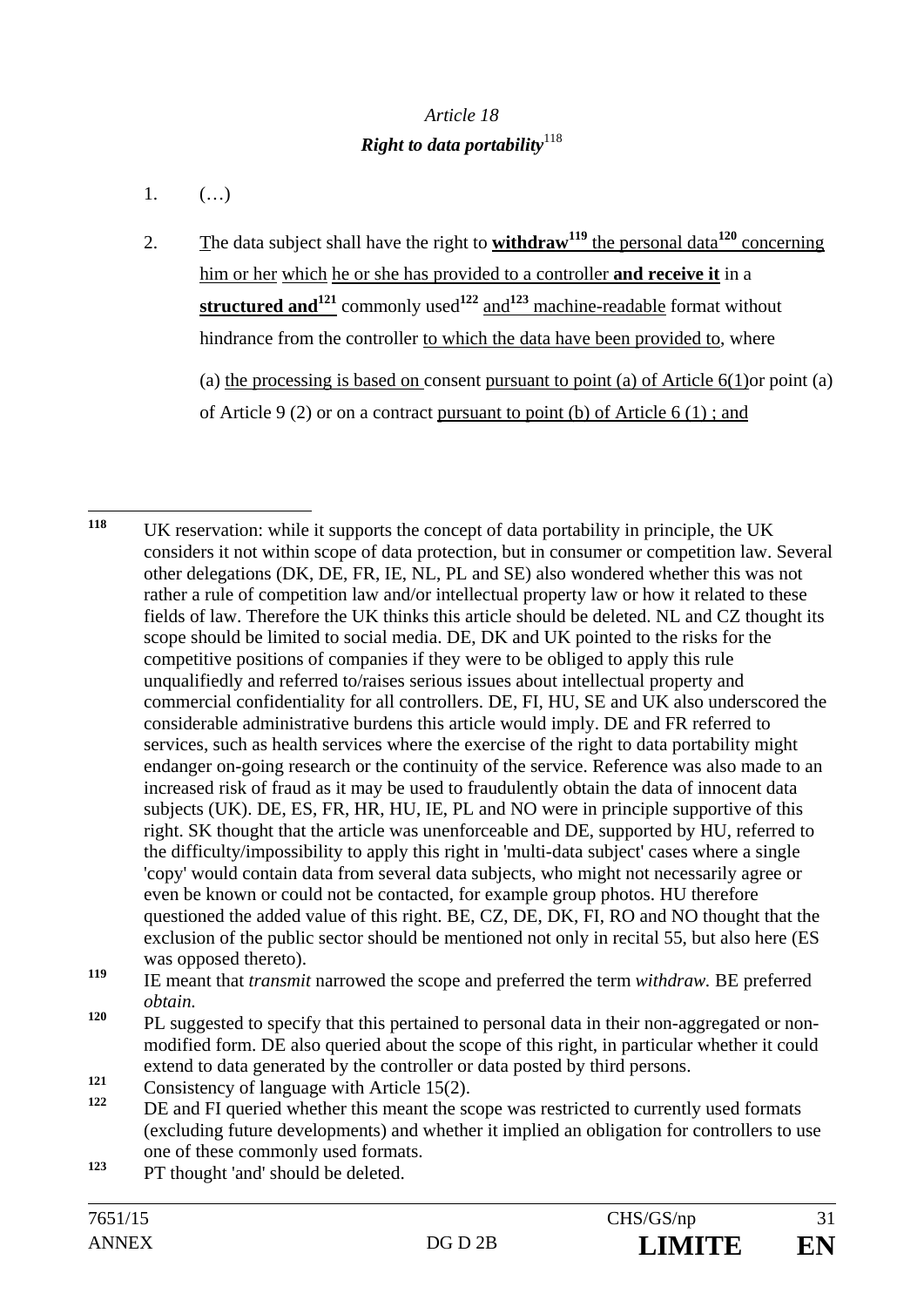(b) the processing is carried out by automated means**<sup>124</sup>**.

- 2a. The exercise of this right shall be without prejudice to Article 17. **The right referred to in paragraph 2 shall be without prejudice to processing carried out by public authorities or bodies.**
- 2aa. The right referred to in paragraph 2 shall be without prejudice to intellectual property rights in relation to the processing of those personal data**<sup>125</sup>**.
- [3. The Commission may specify (…) the technical standards, modalities and procedures for the transmission of personal data pursuant to paragraph 2. Those implementing acts shall be adopted in accordance with the examination procedure referred to in Article 87(2).] **<sup>126</sup>**
- 4.  $(\ldots)^{127}$ .

 $124$ **<sup>124</sup>** BE, DE, ES, IE, FI and FR these delegations thought emphasis should be put on the right to withdraw data, also with a view to creating an added value as compared to the right to obtain a copy of personal data. VY and HU also thought the obligation of the controller should be emphasised.

<sup>&</sup>lt;sup>125</sup> ES thought there should be an exception in case disproportionate efforts would be required.

**<sup>126</sup>** FR, HU, SE and UK reservation: this would better set out in the Regulation itself. SE did not see the need for this provision and meant that such measures for transmission could quickly be outdated; the paragraph should therefore be deleted. CZ supported the deletion of the paragraph. In contrast, COM saw the need to specify technicalities.

<sup>127</sup> Deleted in view of the new Article 83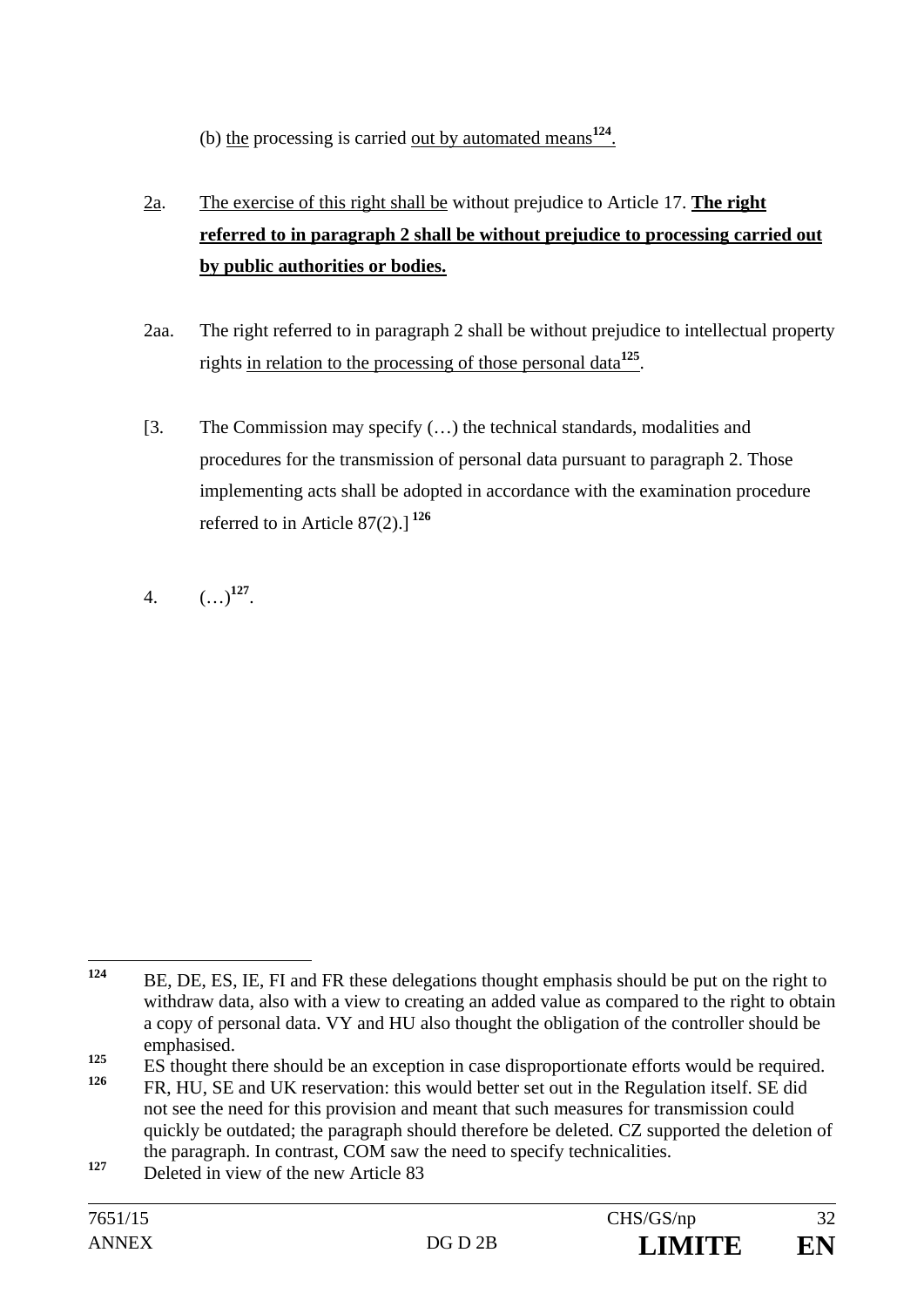# **SECTION 4**

# **RIGHT TO OBJECT AND PROFILING**

# *Article 19 Right to object***<sup>128</sup>**

1. The data subject shall have the right to object, on **compelling legitimate129** grounds relating to his or her particular situation, at any time to the processing of personal data <u>concerning him or her</u> which is based on points  $(...)$  (e)<sup>130</sup> or (f) of Article 6(1). **The controller shall** *no longer process* the personal data **(…)** unless the controller demonstrates **compelling** legitimate grounds for the processing which override the interests,  $(...)$  rights and freedoms of the data subject<sup>131</sup> or **compelling legitimate grounds for** *the establishment, exercise or defence of legal claims***<sup>132</sup>**.

 $128$  $128$  DE, ES, AT, SI, SK and UK scrutiny reservation.

 $\frac{129}{130}$  IE proposal.

**<sup>130</sup>** The reference to point (e) of Article 6(1) was restored in view of the support PL, IT, DK, ES, DE, RO, SI, AT, EL, CY. Objected by UK, BE, CZ, FI, HU and NL. ES and IT asked for the reinsertion of the reference to paragraph (e).COM stated that 1995 Directive contained a reference to point (e). BE noted that excluding a reference to point (e) was a step backwards compared to the 1995 Directive. UK, supported by DE, queried whether the right to object would still apply in a case where different grounds for processing applied simultaneously, some of which are not listed in Article 6. ES and LU queried why Article 6(1) (c) was not listed here. ES asked that a reference to Article 6(2) be added.

<sup>131</sup> SE scrutiny reservation: SE and NL queried the need to put the burden of proof on the controller regarding the existence of compelling legitimate grounds. DE and FI queried the need for new criteria, other than those from the 1995 Directive. COM stressed that the link with the 'particular situation' was made in order to avoid whimsical objections. CZ also stated that this risked making processing of data an exceptional situation due to the heavy burden of proof. NL and SE queried whether the right would also allow objecting to any processing by third parties.

**<sup>132</sup>** Moved from paragraph (1a). UK proposed adding ' for demonstrating compliance with the obligations imposed under this instrument'. This might also cover the concern raised by DE that a controller should still be able to process data for the execution of a contract if the data were obtained further to a contractual legal basis, CZ, DK, EE, IT, SE and UK have likewise emphasised the need for allowing to demonstrate compliance. CZ and SK also referred to the possibility of further processing on other grounds.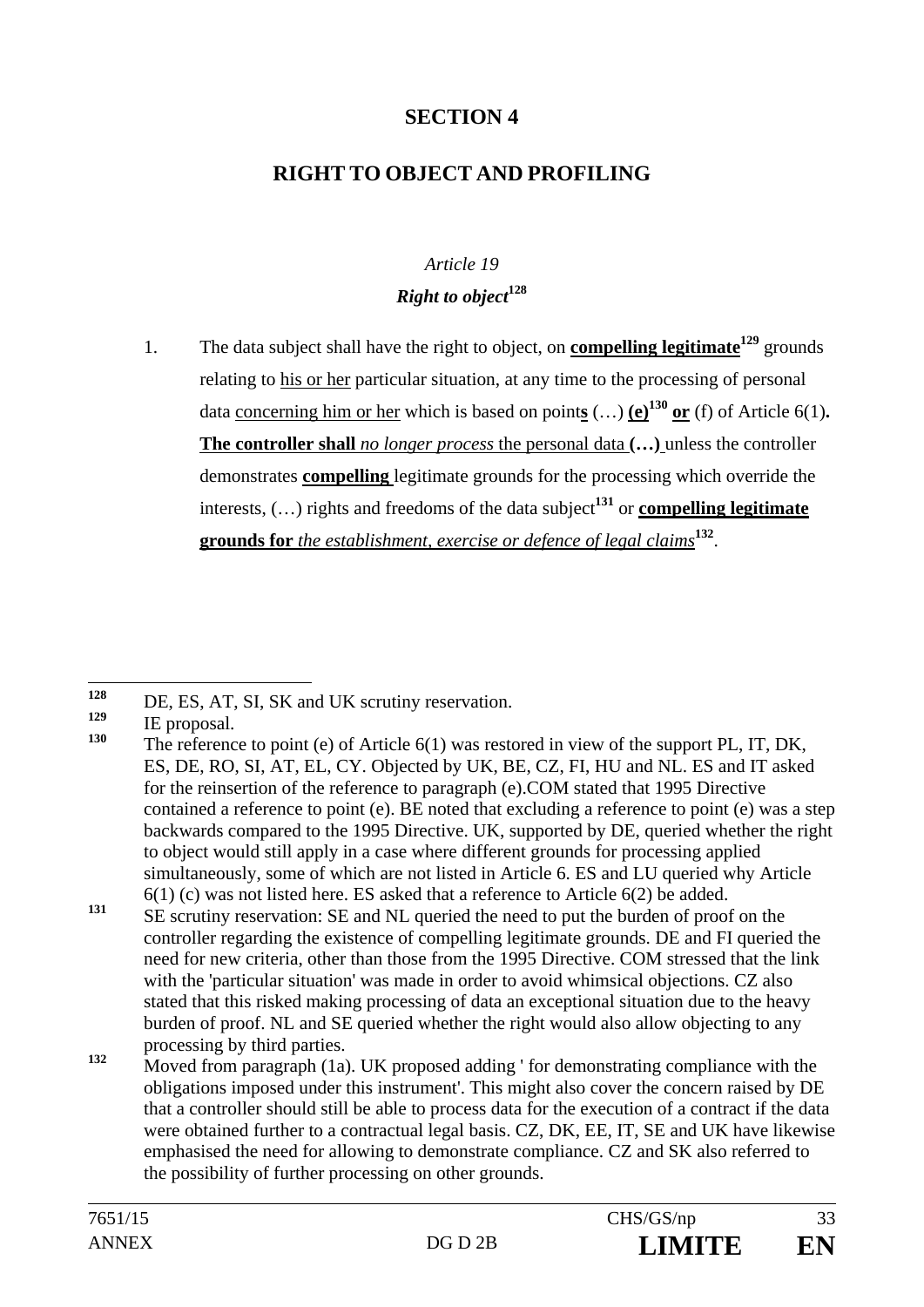- 1a. **(…)**
- 2. Where personal data are processed for direct marketing**<sup>133</sup>** purposes, the data subject shall have the right to object  $(...)$  at any time to the processing of personal data concerning him or her for such marketing. **Prior to processing, t**his right**<sup>134</sup>** shall be explicitly brought to the attention of the data subject (…) and shall be presented clearly and separately from any other information**<sup>135</sup>**.
- 2a. Where the data subject objects to the processing for direct marketing purposes, the personal data shall no longer be processed for such purposes.
- $3.$  (...)
- 4. (…)

<sup>133</sup> **<sup>133</sup>** FR and UK underlined the need to have clarity regarding the exact content of this concept, possibly through a definition of direct marketing. DE asked which cases were covered exactly.

<sup>&</sup>lt;sup>134</sup> DE suggestion, supported by COM, to inform the data subject as soon as possible of the right to object.

<sup>&</sup>lt;sup>135</sup> At the request of several delegations (FR, LT, PT), COM confirmed that this paragraph was not meant to create an opt-in system and that the E-Privacy Directive would remain unaffected*.* DE feels there is a need to clarify the relationship between Article 19(2) on the one hand and Article 6(1)(f) and Article 6(4) on the other. It can be concluded from the right to object that direct marketing without consent is possible on the basis of a weighing of interests. On the other hand, Article 6(1)(f) no longer refers to the interests of third parties and Article  $6(4)$  also no longer refers to Article  $6(1)(f)$  in regard to data processing which changes the original purpose. DE is therefore of the opinion that this also needs to be clarified in view of online advertising and Directive 2002/58/EC and Article 89 of the Proposal for a Regulation.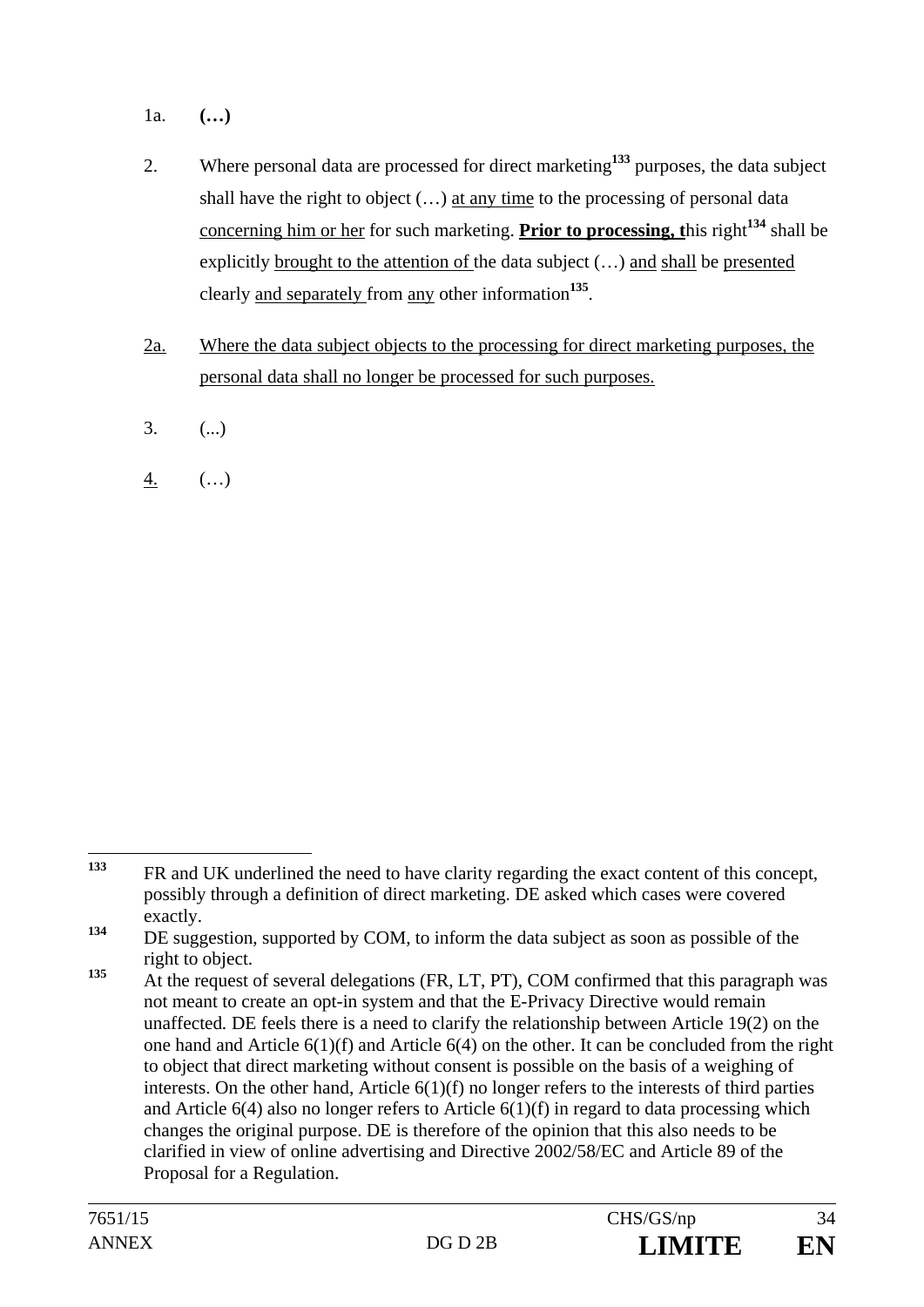#### *Article 20*

## *Automated individual decision making***<sup>136</sup>**

1. The data subject shall have the right not to be subject to a decision **(…)137**based solely on automated processing, including profiling, **which** *produces legal effects* concerning him or her or significantly **<sup>138</sup>** affects him or her.**<sup>139</sup>**

## 1a. **Paragraph 1 shall not apply if the decision<sup>140</sup>:**  $($ **...)**

(a) is necessary for entering into, or performance of, a contract between the data subject and a data controller  $(...)$ <sup>141</sup>; or

selecting high risk data processing operations and provided some examples of automated data processing operation which it did not consider as high risk. DE and ES pointed out that there are also cases of automated data processing which actually were aimed at increasing the level of data protection (e.g. in case of children that are automatically excluded from certain advertising). IT was concerned about the word *significantly* and wanted it clarified in a recital. COM meant that it could be clarified in a recital.

- 140 **COM** suggestion.
- **<sup>141</sup>** NL had proposed to use the wording 'and arrangements allowing him to put his point of view, inspired by Article 15 of Directive 95/46. BE suggested adding this for each case referred in paragraph 2. NL meant that profiling was more about transparency for the data subject. CZ preferred the text in the 1995 Directive.

<sup>136</sup> **<sup>136</sup>**DE, ES, FR, AT, HU, PL, SE and UK scrutiny reservation. IT and COM reservation: COM is of the opinion that that the level of data protection in the current draft of this article is below that of Directive 95/46. DE thinks this provision must take account of two aspects, namely, whether and under what conditions a profile  $(=$  the linking of data which permits statements to be made about a data subject's personality) may be created and further processed, and, secondly, under what conditions a purely automated measure based on that profile is permissible if the measure is to the particular disadvantage of the data subject. It appears expedient to include two different rules in this regard. According to DE Article 20 only covers the second aspect and DE would like to see a rule included on profiling in regard to procedures for calculating the probability of specific behaviour (cf. Article 28b of the German Federal Data Protection Act, which requires that a scientifically recognized mathematical/statistical procedure be used which is demonstrably essential as regards the probability of the specific behaviour). ES was not favourable to the new drafting and asked that the objective was. DE stressed that it was important to look at the definition of profiling in order to ensure consistency. IT said that the way the Article was drafted it dealt with decisions based on profiling and not profiling as a technique. IT noted that for example fingerprints and exchanges between machines would be more common in the future. 137 IE, supported by ES, wanted to delete the words from *a decision* until *him or her.*<br>138 DE and PL wandared whather automated data grossesing was the right ariterian f **<sup>138</sup>** DE and PL wondered whether automated data processing was the right criterion for

**<sup>139</sup>** DE meant that the title and definition in Article 4(12a) required a particular need for clarification.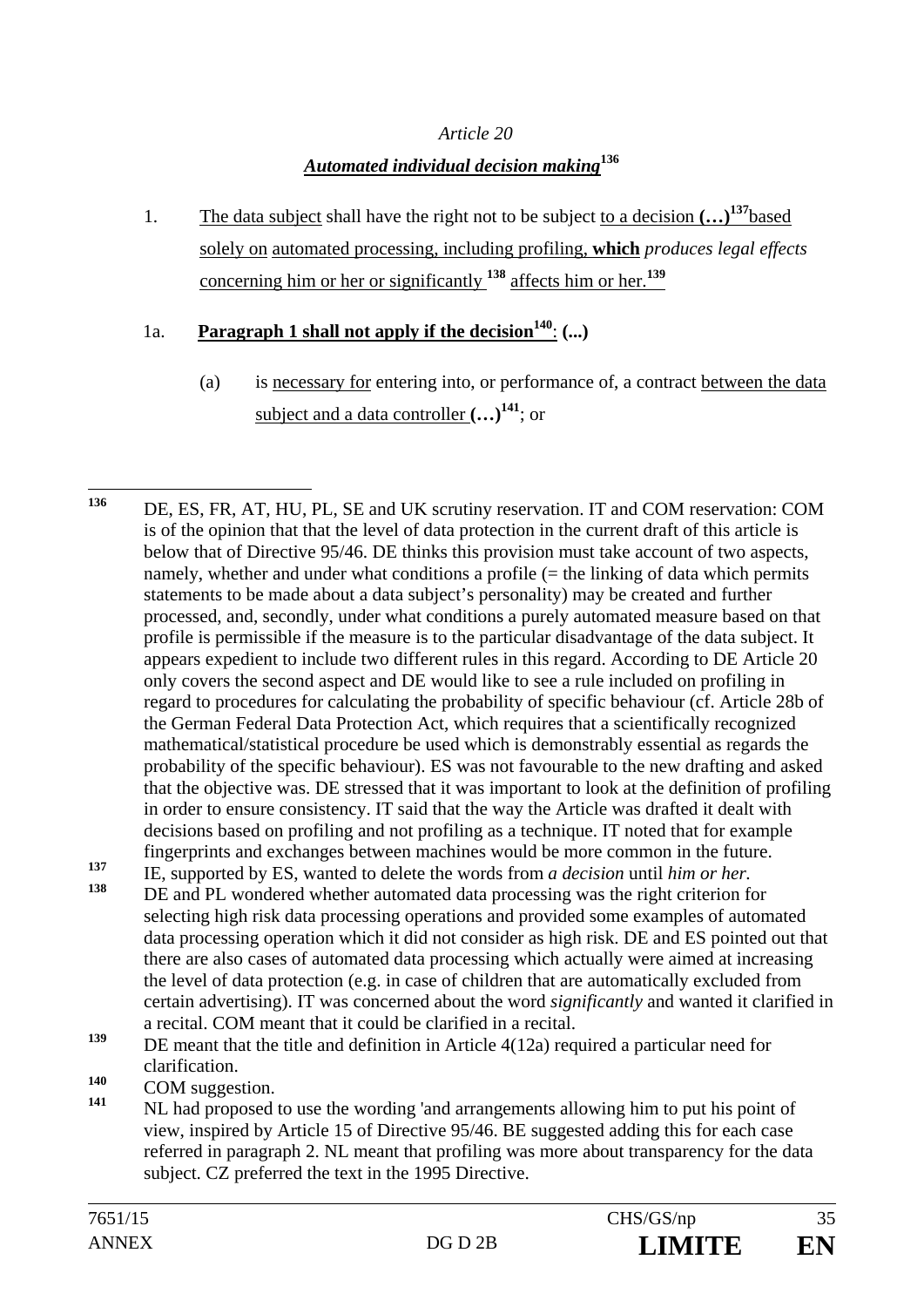- (b) is (…) authorized by Union or Member State law to which the controller is subject and which also lays down suitable measures to safeguard the data subject's rights and freedoms and legitimate interests; or
- (c) is based on the data subject's explicit consent (…).
- 1b. In cases referred to in paragraph 1a **(a) and (c)**142 the data controller shall implement suitable measures to safeguard the data subject's rights and freedoms and legitimate interests, **at least<sup>143</sup>** the right to obtain human intervention on the part of the controller, to express his or her point of view and to contest the decision  $144$ .
- 2.  $( ...)$
- 3. Decisions referred to in paragraph 1a shall not (…) be based on special categories of personal data referred to in Article 9(1), unless points (a) or  $(g)^{145}$  of Article 9(2) apply and suitable measures to safeguard the data subject's rights and freedoms and legitimate interests **<sup>146</sup>** are in place.
- 4. (…)
- 5. (…)**<sup>147</sup>**

<sup>142</sup>  $\frac{142}{143}$  IE suggestion.

<sup>&</sup>lt;sup>143</sup> BE suggestion, supported by FR.

**<sup>144</sup>** NL had proposed to use the wording 'and arrangements allowing him to put his point of view, inspired by Article 15 of Directive 95/46.

**<sup>145</sup>** UK did not want to limit processing to only points (a) or (g) so it suggested to delete the reference to points (a) and (g) whereas HU wanted to add points (b) and (c).

<sup>146</sup> BE, FR, IT, PL, PT, AT, SE and UK reservation FR and AT reservation on the compatibility with the E-Privacy Directive. BE would prefer to reinstate the term 'solely based', but FR and DE had previously pointed out that 'not … solely' could empty this prohibition of its meaning by allowing sensitive data to be profiled together with other non-sensitive personal data. DE would prefer to insert a reference to a the use of pseudonymous data.

<sup>147</sup> DE suggested new paragraphs 4-6 (7586/15) because of particular constitutional sensitivities. NL approved parts of it, especially paragraph 4 and thought that it was good to impose obligations on the controller.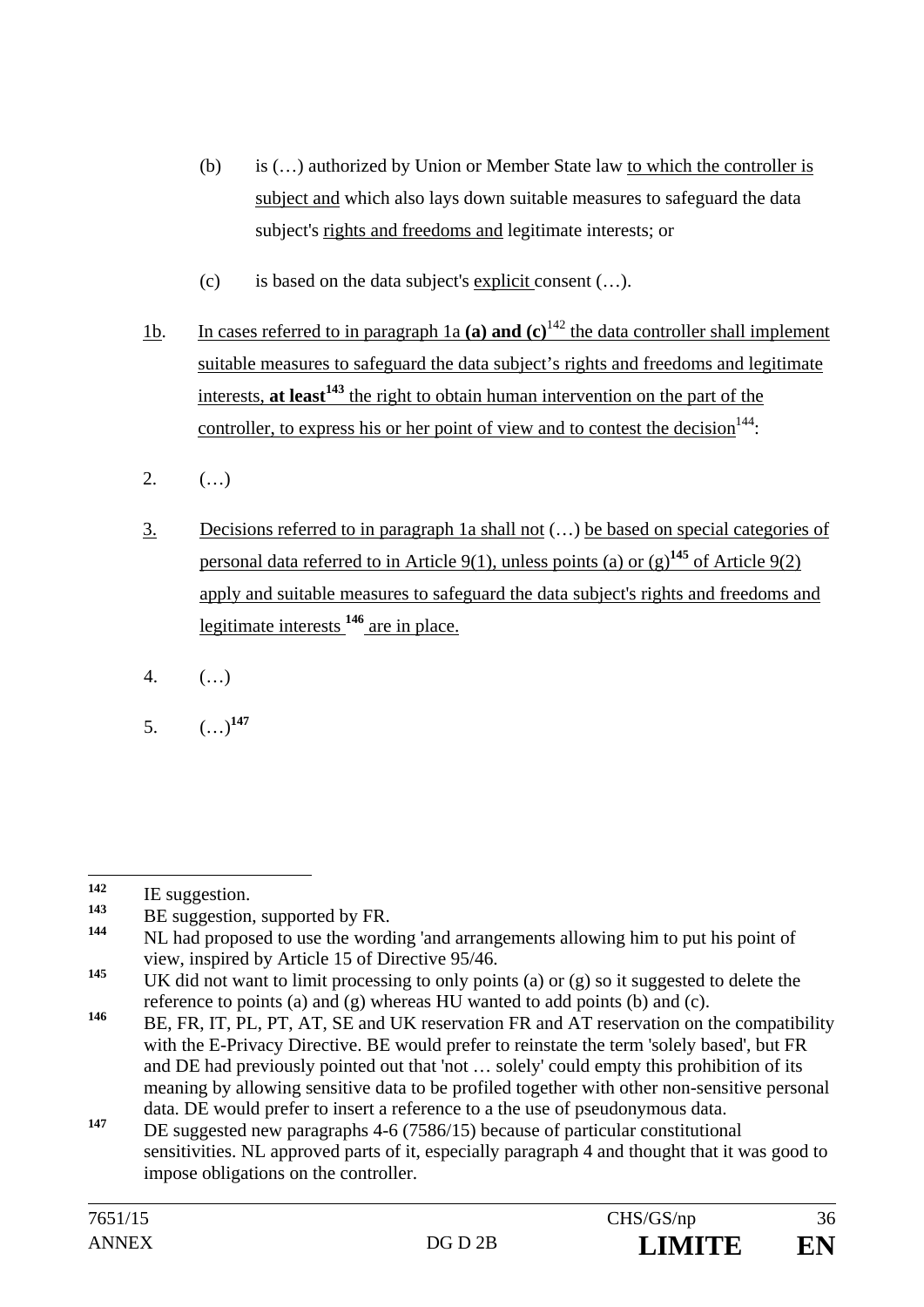# **SECTION 5 RESTRICTIONS**

### *Article 21 Restrictions148*

- 1. Union or Member State law to which the data controller or processor is subject may restrict by way of a legislative measure the scope of the obligations and rights provided for in (…) Articles 12 to 20 and Article 32, as well as Article 5**<sup>149</sup>** in so far as its provisions correspond to the rights and obligations provided for in Articles 12 to 20, when such a restriction constitutes a necessary and proportionate measure in a democratic society to safeguard:
	- (aa) national security;
	- (ab) defence;
	- (a) public security;
	- (b) the prevention, investigation, detection and prosecution of criminal offences and, for these purposes, safeguarding public security**<sup>150</sup>**, or the execution of criminal penalties;
	- (c) other important objectives of general public interests of the Union or of a Member State, in particular an important economic or financial interest of the Union or of a Member State, including, monetary, budgetary and taxation matters, public health and social security, the protection of market stability and integrity

**<sup>149</sup>** AT reservation.

<sup>148</sup> SI and UK scrutiny reservation. SE and UK wondered why paragraph 2 of Article 13 of the 1995 Data Protection Directive had not been copied here. DE, supported by DK, HU, RO, PT and SI, stated that para. 1 should not only permit restrictions of the rights of data subjects but also their extension. For example, Article 20(2)(b) requires that Member States lay down 'suitable measures to safeguard the data subject's legitimate interests', which, when they take on the form of extended rights of access to information as provided for under German law in the case of profiling to asses creditworthiness (credit scoring), go beyond the Proposal for a Regulation.

**<sup>150</sup>** The wording of points (b), and possibly also point (a), will have to be discussed again in the future in the light of the discussions on the relevant wording of the text of the Data Protection Directive for police and judicial cooperation.